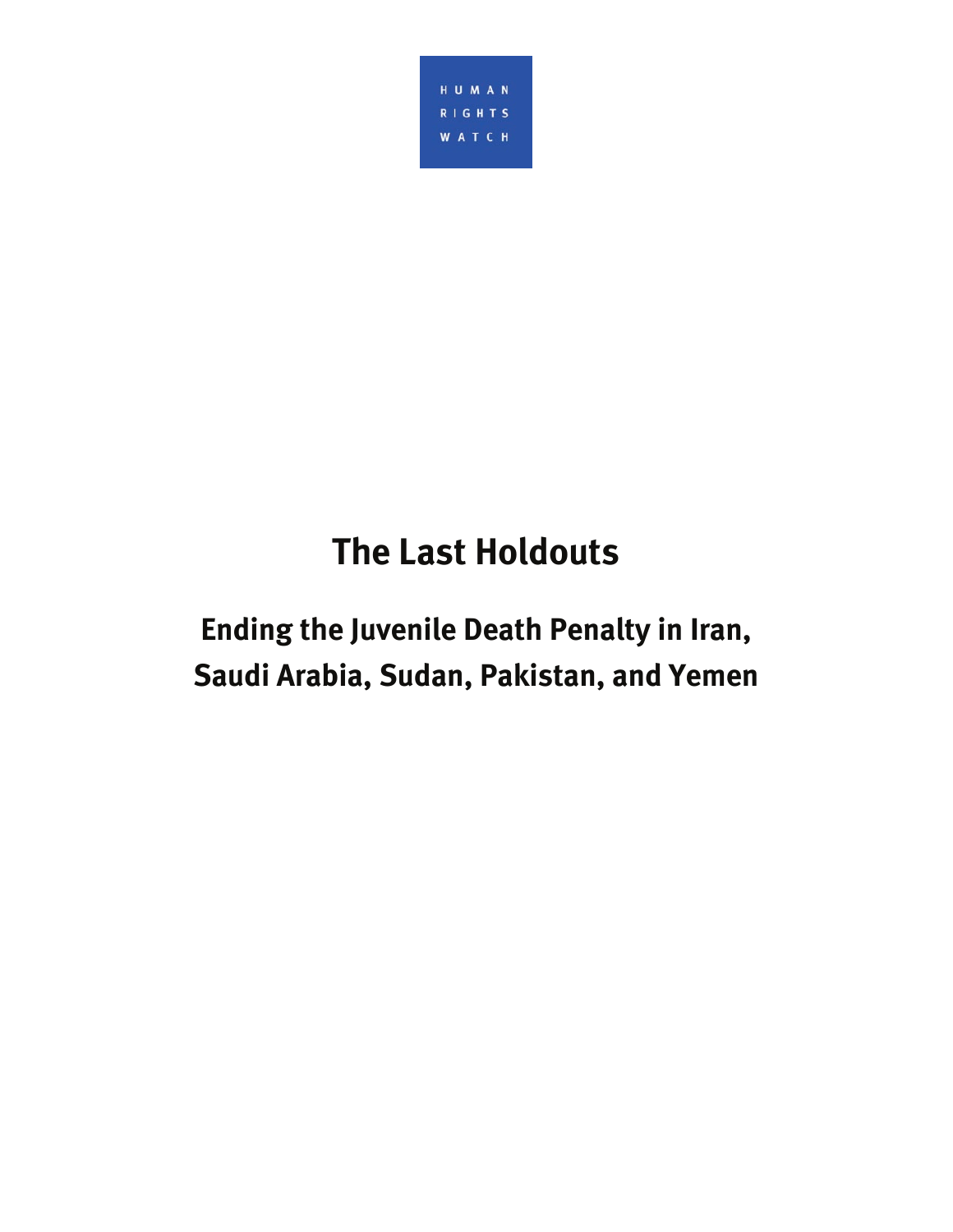Copyright © 2008 Human Rights Watch All rights reserved. Printed in the United States of America ISBN: 1-56432-375-7 Cover design by Rafael Jimenez

Human Rights Watch 350 Fifth Avenue, 34th floor New York, NY 10118-3299 USA Tel: +1 212 290 4700, Fax: +1 212 736 1300 hrwnyc@hrw.org

Poststraße 4-5 10178 Berlin, Germany Tel: +49 30 2593 06-10, Fax: +49 30 2593 0629 berlin@hrw.org

Avenue des Gaulois, 7 1040 Brussels, Belgium Tel: + 32 (2) 732 2009, Fax: + 32 (2) 732 0471 hrwbe@hrw.org

64-66 Rue de Lausanne 1202 Geneva, Switzerland Tel: +41 22 738 0481, Fax: +41 22 738 1791 hrwgva@hrw.org

2-12 Pentonville Road, 2nd Floor London N1 9HF, UK Tel: +44 20 7713 1995, Fax: +44 20 7713 1800 hrwuk@hrw.org

27 Rue de Lisbonne 75008 Paris, France Tel: +33 (1)43 59 55 35, Fax: +33 (1) 43 59 55 22 paris@hrw.org

1630 Connecticut Avenue, N.W., Suite 500 Washington, DC 20009 USA Tel: +1 202 612 4321, Fax: +1 202 612 4333 hrwdc@hrw.org

Web Site Address: http://www.hrw.org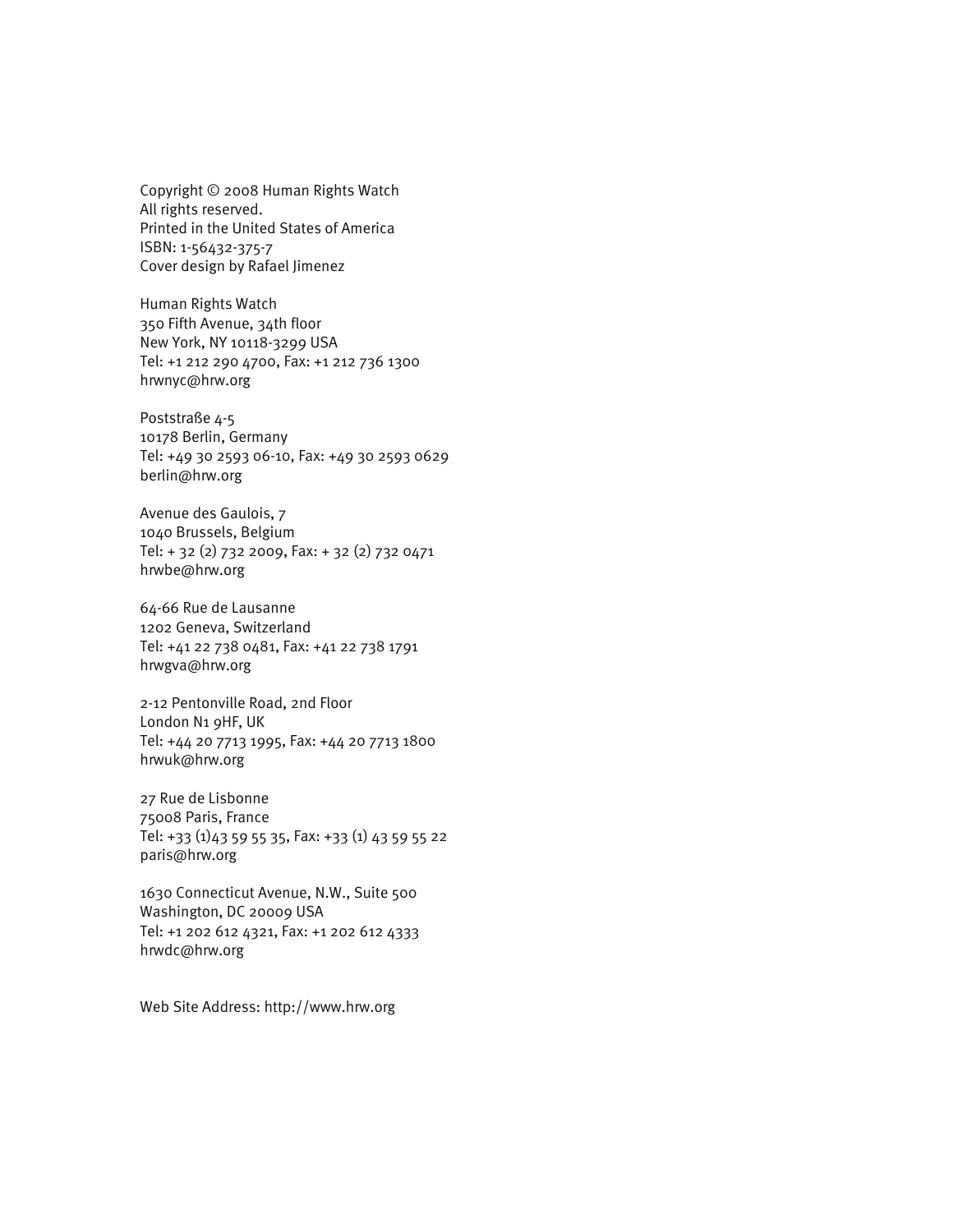HUMAN **RIGHTS** W A T C H

# **The Last Holdouts**

# **Ending the Juvenile Death Penalty in Iran, Saudi Arabia, Sudan, Pakistan, and Yemen**

| Moving Backward: The Juvenile Death Penalty in the Arab Human Rights |
|----------------------------------------------------------------------|
|                                                                      |
|                                                                      |
|                                                                      |
|                                                                      |
|                                                                      |
| The Case of Mu`id bin Husayn bin Abu al-Qasim bin `Ali Hakami 8      |
|                                                                      |
|                                                                      |
|                                                                      |
|                                                                      |
|                                                                      |
|                                                                      |
|                                                                      |
|                                                                      |
|                                                                      |
|                                                                      |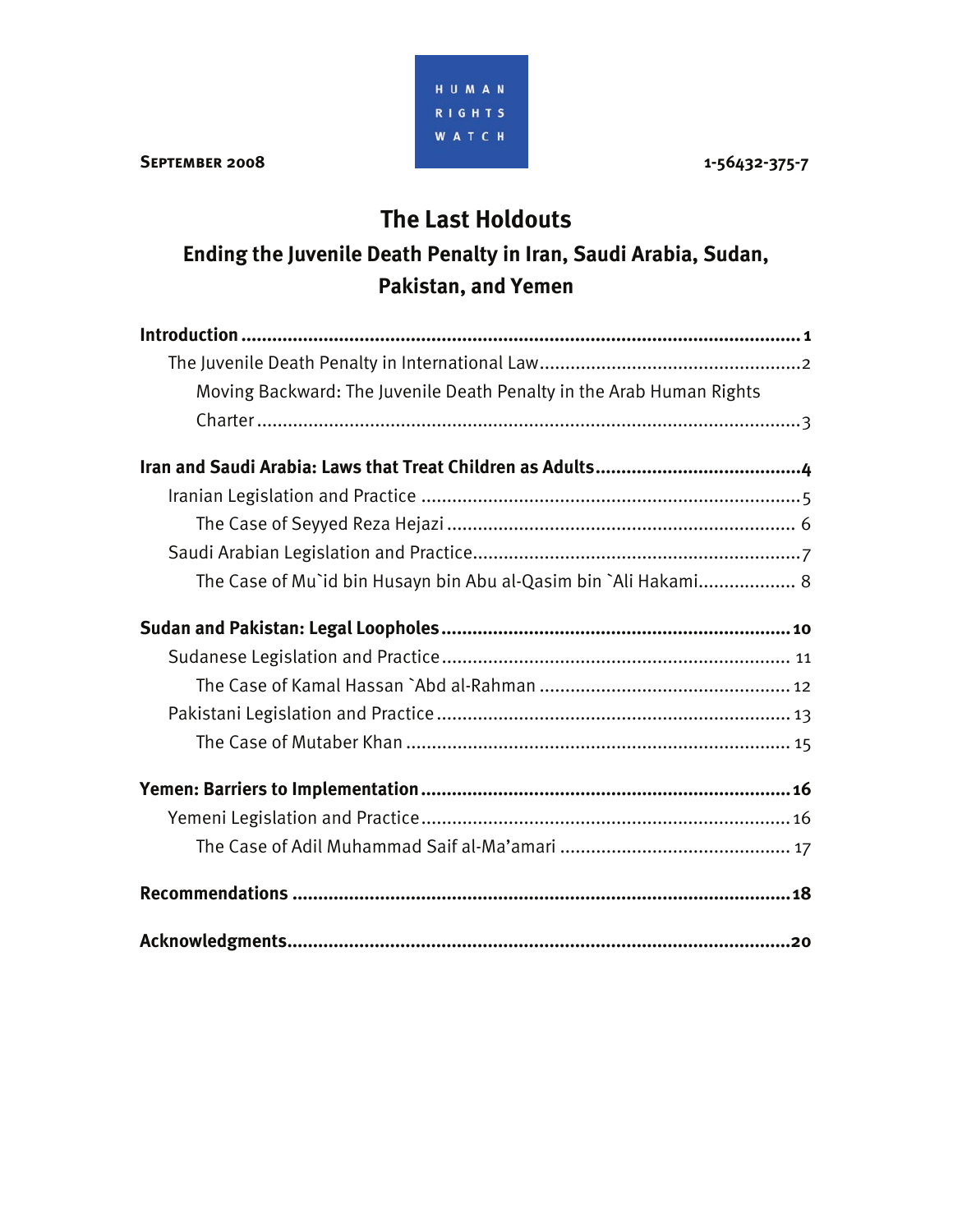# **Introduction**

The prohibition on the death penalty for crimes committed by juvenile offenders persons under age 18 at the time of the offense—is well established in international treaty and customary law. The overwhelming majority of states comply with this standard: only five states are known to have executed juvenile offenders since January 2005.

In the recent past even the United States (US), a country which in 2005 had 70 juvenile offenders on death row, has implemented the ban on the death penalty for juvenile offenders: in March 2005 the US Supreme Court ruled the execution of juvenile offenders illegal because it violated the US Constitution's ban on cruel and unusual punishment.<sup>1</sup>

Yet since January 2005 five other states are known to have executed at least 32 juvenile offenders: Iran (26), Saudi Arabia (2), Sudan (2), Pakistan (1), and Yemen (1).<sup>2</sup> Well over one hundred juvenile offenders—and possibly twice that number—are believed to be on death row, awaiting the outcome of a judicial appeal, or in some murder cases, the outcome of negotiations for pardons in exchange for financial compensation.

Why do a handful of states still execute juvenile offenders when the rest of the world has moved toward full implementation of the prohibition of the juvenile death penalty? In Iran and Saudi Arabia, the two countries that account for the largest number of executions of juvenile offenders, these sentences are the result of deliberate state policies to retain the juvenile death penalty, combined with criminal

-

**<sup>1</sup>** "US: Supreme Court Ends Child Executions," Human Rights Watch news release, March 1, 2005,

http://hrw.org/english/docs/2005/03/01/usdom10231.htm. Other states have also moved to ban the juvenile death penalty. For example, in 1997, China amended its Criminal Code to ban executions of persons under 18 at the time of the crime. Despite this advance, in January 2003 China executed Zhao Lin, who was reported to be 16 at the time of the offense, and on March 8, 2004 executed Gao Pan, who is believed to have been 16 or 17 at the time of the offense. Human Rights Watch has received no further evidence of death sentences against juvenile offenders. Criminal Code of China, art. 49; Amnesty International, "Death penalty: Executions of child offenders since 1990," http://www.amnesty.org/en/death-penalty/executions-of-child-offenderssince-1990 (accessed May 26, 2008).

**<sup>2</sup>** Known executions of juvenile offenders between January 1, 2005 and August 27, 2008, compiled from public sources and Human Rights Watch interviews.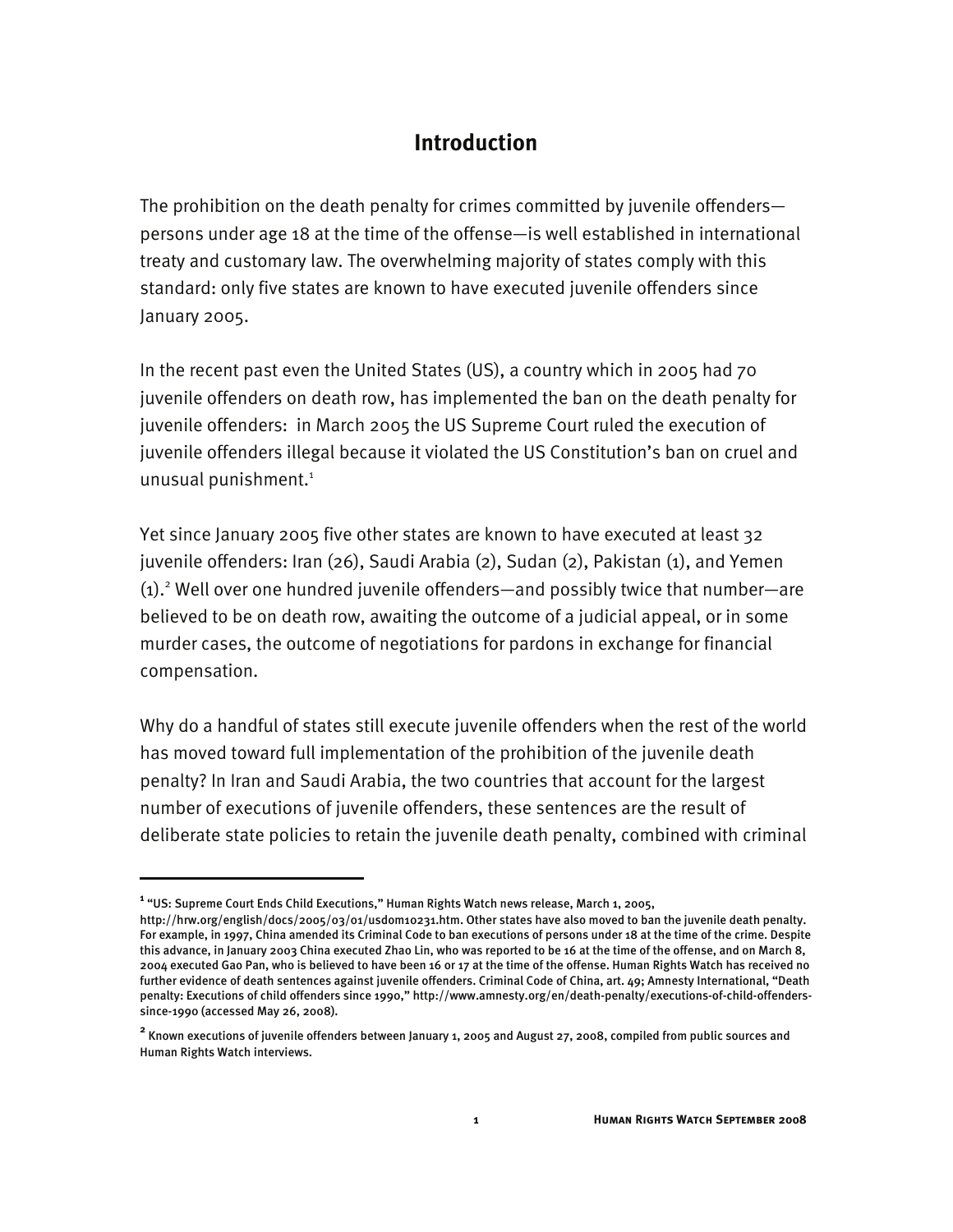justice systems that fail to provide children with fundamental protections against unfair trials.

In Sudan, Yemen, and Pakistan, laws prohibiting the death penalty for crimes committed by persons under age 18 are not always implemented. Sudan has yet to clarify conflicting legislation for the north and autonomous south, while Pakistan has yet to issue regulations needed to implement the ban in all parts of its territory. In all three states juvenile offenders are at risk of being treated as adults in capital cases when they lack birth registration or other documents to prove their age at the time of the crime, when the court of first instance does not record their age, or when they lack competent legal assistance at crucial points during arrest and trial.

## The Juvenile Death Penalty in International Law

The prohibition on the juvenile death penalty is absolute in international and customary law, and applies even in times of war.<sup>3</sup> Both the Convention on the Rights of the Child, with 193 states parties, and the International Covenant on Civil and Political Rights, with 161 states parties, specifically prohibit capital punishment of persons under 18 at the time of the offense.<sup>4</sup> In 1994 the UN Human Rights Committee stated that it considered the prohibition against executing children to be part of international customary law, and thus not open to reservations.<sup>5</sup> Regional human rights treaties for Africa, the Americas, and Europe all ban the juvenile death penalty in all circumstances.<sup>6</sup>

-

**<sup>3</sup>** Geneva Convention relative to the Protection of Civilian Persons in Time of War, adopted August 12, 1949, 75 U.N.T.S. 287, entered into force October 21, 1950, art. 68.

**<sup>4</sup>** Convention on the Rights of the Child (CRC), adopted November 20, 1989, G.A. Res. 44/25, annex, 44 U.N. GAOR Supp. (No. 49) at 167, U.N. Doc. A/44/49 (1989), entered into force September 2, 1990, art. 37(a); International Covenant on Civil and Political Rights (ICCPR), adopted December 16, 1966, G.A. Res. 2200A (XXI), 21 U.N. GAOR Supp. (No. 16) at 52, U.N. Doc. A/6316 (1966), 999 U.N.T.S. 171, entered into force March 23, 1976, art. 6(5).

**<sup>5</sup>** Human Rights Committee General Comment 24, on issues relating to reservations made upon ratification or accession to the Covenant or the Optional Protocols thereto, or in relation to declarations under article 41 of the Covenant, UN Doc. CCPR/C/21/Rev.1/Add.6, para.8.

**<sup>6</sup>** For example, the ban on the juvenile death penalty is absolute in the African Charter on the Rights and Welfare of the Child, and the American Convention on Human Rights, while Protocol No. 13 to the Convention for the Protection of Human Rights and Fundamental Freedoms prohibits the death penalty in all circumstances. African Charter on the Rights and Welfare of the Child, OAU Doc. CAB/LEG/24.9/49 (1990), entered into force November 29, 1999, art. 5(3); American Convention on Human Rights ("Pact of San José, Costa Rica"), adopted November 22, 1969, O.A.S. Treaty Series No. 36, 1144 U.N.T.S. 123, entered into force July 18, 1978, reprinted in Basic Documents Pertaining to Human Rights in the Inter-American System, OEA/Ser.L.V/II.82 doc.6 rev.1 at 25 (1992), art. 4(5); Protocol No. 13 to the 1950 European Convention for the Protection of Human Rights and Fundamental Freedoms, E.T.S. 187, entered into force July 1, 2003.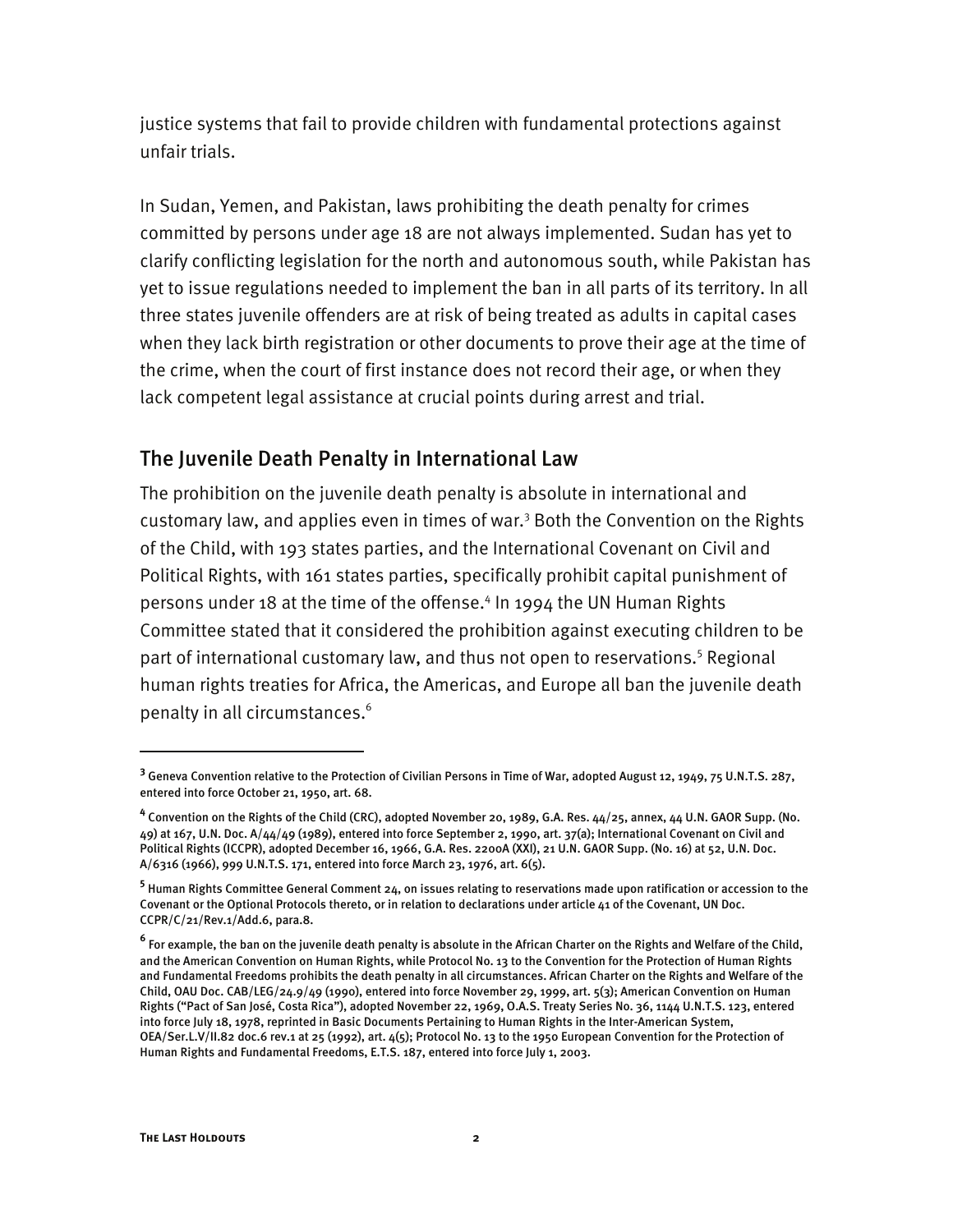#### *Moving Backward: The Juvenile Death Penalty in the Arab Human Rights Charter*

The revised Arab Human Rights Charter, of 2004, is unique among regional and international treaties addressing the death penalty in that the ban on the juvenile death penalty in it is not absolute. The Arab Human Rights Charter postdates all other regional human rights treaties, and has been ratified by seven of the 22 members of the League of Arab States.<sup>7</sup>

Article 7(1) of the 2004 Arab Human Rights Charter states "Sentence of death shall not be imposed on persons under 18 years of age, unless otherwise stipulated in the laws in force at the time of the commission of the crime."<sup>8</sup> This substantially weakens protections in an earlier version of the charter, adopted in 1994, which had stated simply that "The death penalty shall not be inflicted on a person under 18 years of age."9

In addition to falling short of an absolute ban, Article  $7(1)$  is incompatible with international and customary law because it focuses on age at the time of sentencing or execution, leaving open the possibility that an individual who commits an offense while under age 18 would still be executed after turning 18. In March 2008 members of Saudi Arabia's National Commission for Childhood and of the Council of Ministers' committee drafting Saudi Arabia's first child law told Human Rights Watch that the new law would define a child as anyone under age 18 but that judges could still issue death sentences to juvenile offenders and execution would be postponed until after the child turned 18.<sup>10</sup> Such a law would violate Saudi Arabia's legal obligation to prohibit the death penalty—which includes issuing death sentences—for persons under age 18 at the time of the offense, regardless of their age at trial, sentencing, or execution.

<sup>7</sup> They are Algeria, Bahrain, Jordan, the Occupied Palestinian Territories, the Syrian Arab Republic, and the United Arab Emirates. League of Arab States, Revised Arab Charter on Human Rights, May 22, 2004, reprinted in 12 Int'l Hum. Rts. Rep. 893 (2005), entered into force March 15, 2008.

**<sup>8</sup>** League of Arab States, Revised Arab Charter on Human Rights, art. 7(1).

**<sup>9</sup>** Arab Charter on Human Rights, adopted by the League of Arab States on September 15, 1994, reprinted in 18 Hum. Rts. L.J. 151 (1997), art. 12.

**<sup>10</sup>** Human Rights Watch interview with Dr. `Abd al-Rahman al-Sabih, National Commission for Childhood, and Dr. Khalid bin Suliaman al-Obaid, Human Rights Commission, Riyadh, March 11, 2008.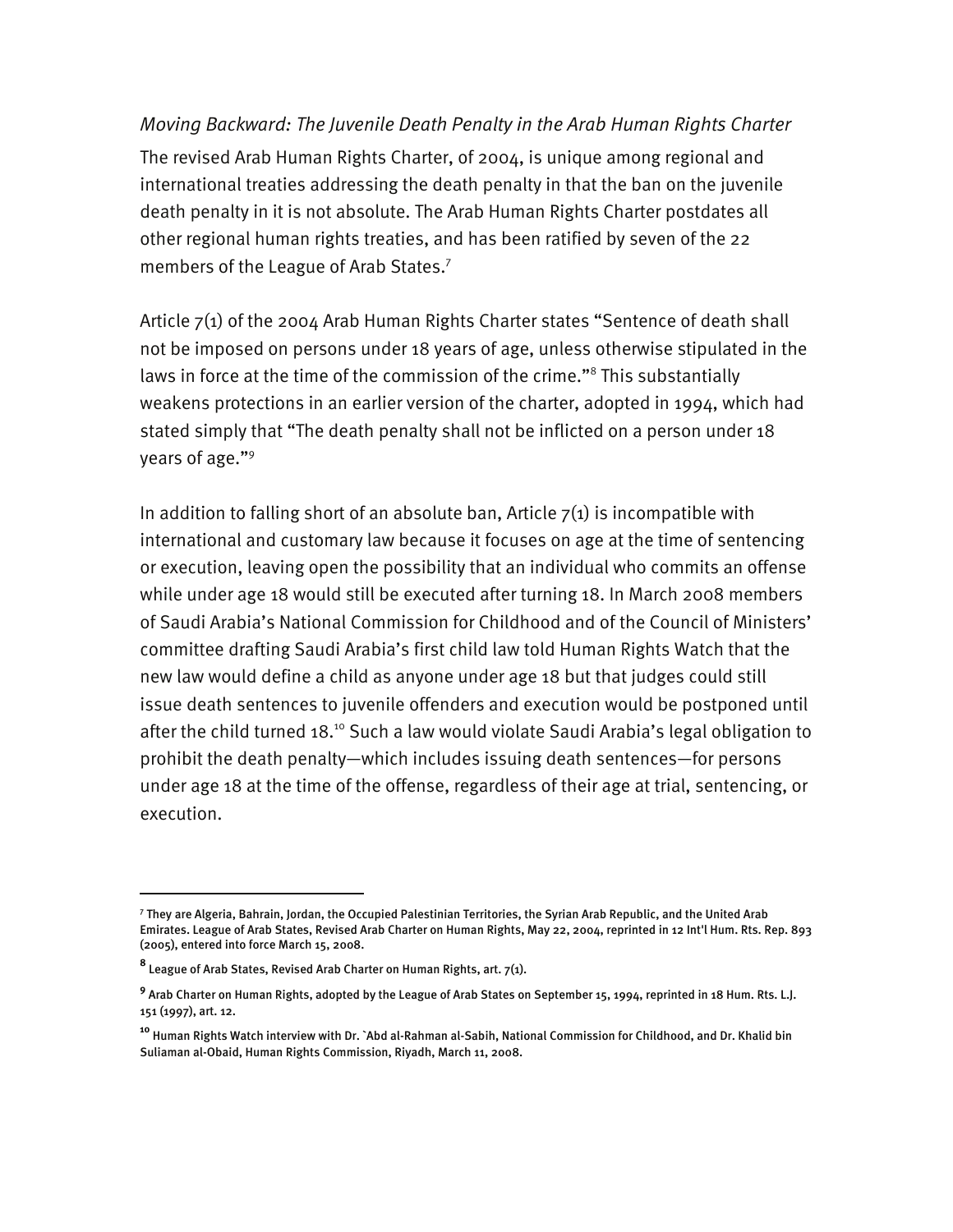## **Iran and Saudi Arabia: Laws that Treat Children as Adults**

Iran is a state party to both the International Covenant on Civil and Political Rights and the Convention on the Rights of the Child,while Saudi Arabia is a state party to the Convention on the Rights of the Child. 11 Despite this, judges in both Iran and Saudi Arabia can impose the death penalty in capital cases if the defendant has attained his or her majority (a concept based on puberty). In some cases these determinations are made at the time of trial, rather than at the time of the offense.

In 2007 Iran executed at least 317 people, $12$  including eight juvenile offenders; Saudi Arabia executed at least 158 people, including at least two juvenile offenders.<sup>13</sup> At the time of writing Iran is known to have executed at least six juvenile offenders in 2008, and over 130 other juvenile offenders are under sentence of death.14

**<sup>11</sup>** When acceding to the Convention on the Rights of the Child on July 13, 1994, Iran stated it "reserves the right not to apply any provisions or articles of the Convention that are incompatible with Islamic Laws and the international legislation in effect." At its 2000 review of Iran's implementation of the convention, the Committee on the Rights of the Child, which monitors the convention's implementation, expressed concern that the "broad and imprecise nature of the State party's general reservation potentially negates many of the Convention's provisions and raises concern as to its compatibility with the object and purpose of the Convention." Concluding Observations of the Committee on the Rights of the Child: Iran, CRC/C/15/Add.123, 28 June 2000, para 7. Saudi Arabia entered a similar reservation when it acceded to the CRC on January 26, 1996, entering a reservation "with respect to all such articles as are in conflict with the provisions of Islamic law."

**<sup>12</sup>** Amnesty International, "Death Sentences and Executions in 2007," AI Index: ACT 50/001/2008, April 15, 2008, http://www.amnesty.org/en/library/asset/ACT50/001/2008/en/b43a1e5a-ffea-11dc-b092 bdb020617d3d/act500012008eng.html (accessed May 26, 2008).

**<sup>13</sup>** A third individual, Abdullah bin Mohammed al-Otaibi, executed August 20, 2007, may also have been a juvenile offender. See, "Saudi Arabia beheads man convicted of murdering stepmother while minor," Associated Press, August 20, 2007. According to Amnesty International, Saudi Arabia executed at least 158 people in 2007. See "Saudi Arabia: Further information on Death Penalty/Fear of imminent execution," Amnesty International Urgent Action, AI Index: MDE 23/012/2008, April 8, 2008, http://www.amnesty.org/en/library/asset/MDE23/012/2008/en/3f3291c7-0589-11dd-bd68- 81b1e430d9f9/mde230122008eng.html.

**<sup>14</sup>** Iranian authorities executed juvenile offenders Behnam Zare on August 26, 2008; Seyyed Reza Hejazi on August 19, 2008; Hassan Mozafari and Rahman Shahidi on July 22, 2008; Mohammad Hassanzadeh on June 10, 2008; and Javad Shojai on February 26, 2008. See "Iran: Executions of Juvenile Offenders Rising: Iran Executes Sixth Juvenile Offender This Year, Twenty-Sixth Since 2005," Human Rights Watch news release, August 27, 2008,

http://www.hrw.org/english/docs/2008/08/26/iran19697.htm; "Iran: Spare Four Youths From Execution: Enforce International Prohibition on Death Penalty for Juvenile Offenders," Human Rights Watch joint news release, July 7, 2008, http://hrw.org/english/docs/2008/07/07/iran19270.htm; "Iran: End Executions of Juvenile Offenders: 29 Adults and 2 Juvenile Offenders Hanged," July 29 2008, Human Rights Watch joint news release, July 29, 2008, http://hrw.org/english/docs/2008/07/29/iran19492.htm.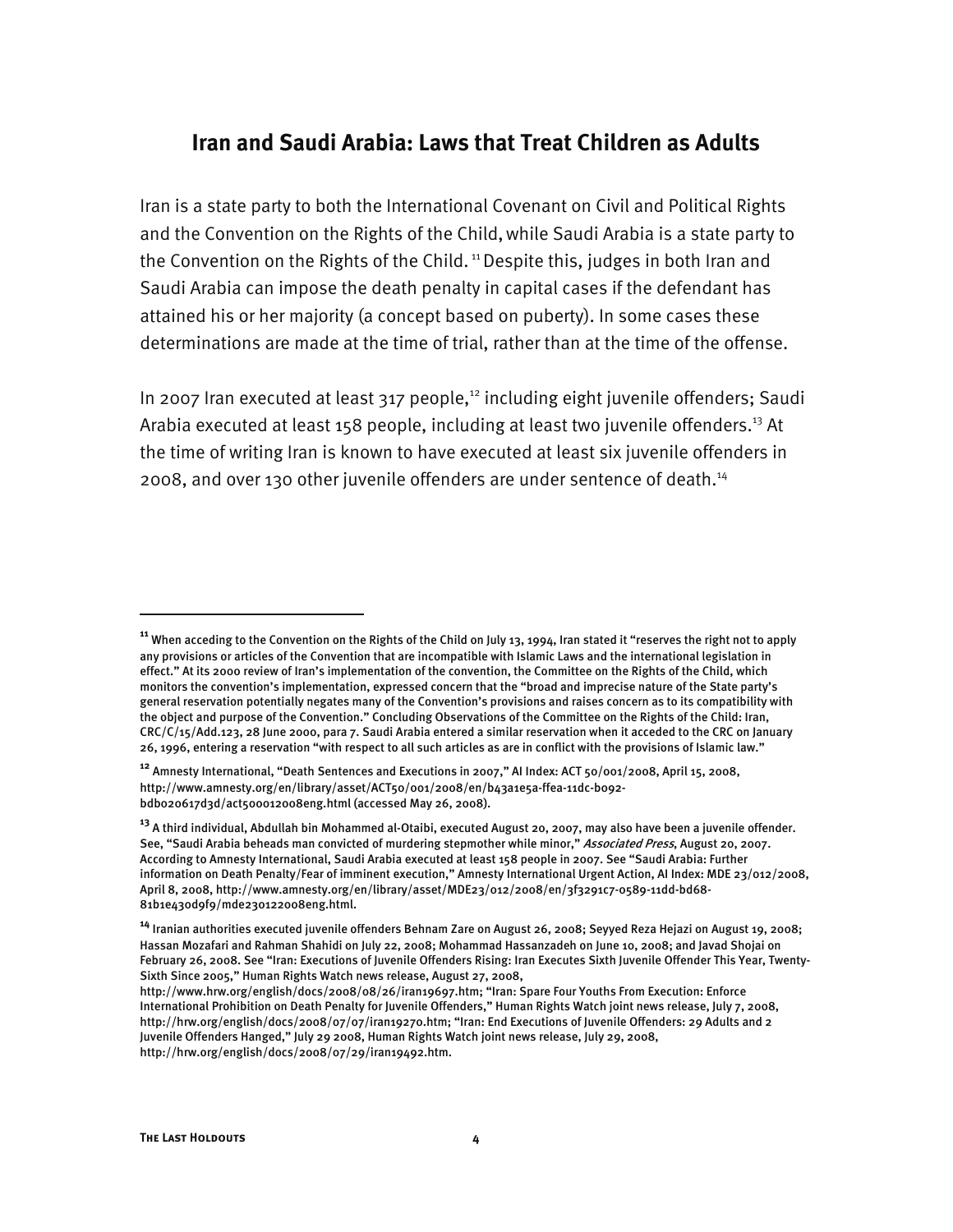## Iranian Legislation and Practice

Iran retains the death penalty for a large number of offenses, among them cursing the Prophet, certain drug offenses, murder, and certain *hadd* crimes, including adultery, incest, rape, fornication, drinking alcohol, "sodomy," same-sex sexual conduct between men without penetration, lesbianism, "being at enmity with God" (*mohareb*), and "corruption on earth" (*mofsed fil arz*).<sup>15</sup>

Article 49 of the Islamic Penal Code exempts children from criminal responsibility. However, the article's accompanying note defines a child as someone who has not reached the age of puberty (bulugh) as stipulated by the Sharia and as specified in the 1991 Civil Code as 15 lunar years for boys and 9 lunar years for girls.<sup>16</sup>

The majority of juvenile executions in Iran are for *hadd* crimes or for intentional murder. Intentional murder, which includes "cases where the murderer intentionally makes an action that is inherently lethal, even if he does not intend to kill the victim," is considered to be a crime punishable by retribution in kind  $(qisas-e-nafs)$ .<sup>17</sup> While the judiciary is responsible for carrying out the trial and implementing the sentence in *qisas* cases, Iranian law treats these cases as private disputes between two civil parties, where the state facilitates the resolution of the dispute. The victim's survivors retain the right to claim retribution in kind, to pardon the killer, or to accept compensation in exchange for giving up the right to claim retribution.

In July 2006 the Iranian parliament gave an initial reading to a draft Juvenile Crimes Investigation Act that officials have said would end executions for juvenile offenders, but which actually still leaves judges with discretion to sentence juvenile offenders to death. Article 31(3) of the proposed law would allow but not require judges to reduce a sentence of death or life imprisonment against juvenile defendants ages 15

**<sup>15</sup>** The vaguely defined crimes of "enmity with God" and "corruption on earth" include but are not limited to "resorting to arms to cause terror, fear or to breach public security and freedom," armed robbery, highway robbery, membership of or support for an organization, that seeks to overthrow the Islamic Republic; and plotting to overthrow the Islamic Republic by procuring arms for this purpose. Islamic Penal Code, arts. 81, 126 133, 183. For a discussion of types of crimes and penalties in Iranian law, see Amnesty International, "Iran: The last executioner of children," MDE 13/059/2007, June 2007, http://web.amnesty.org/library/index/engmde130592007 (accessed May 22, 2008).

**<sup>16</sup>** Islamic Penal Code, art. 49; Civil Code of November 1991, art. 1210. For a discussion of prevailing debates over puberty and criminal responsibility in Iran, see the article by Iranian human rights defender Emad Baghi, "The Issue of Executions of Under-18s in Iran," July 2007, http://www.emadbaghi.com/en/archives/000924.php? (accessed May 21, 2008).

**<sup>17</sup>** Iranian Penal Code, arts. 205, 206.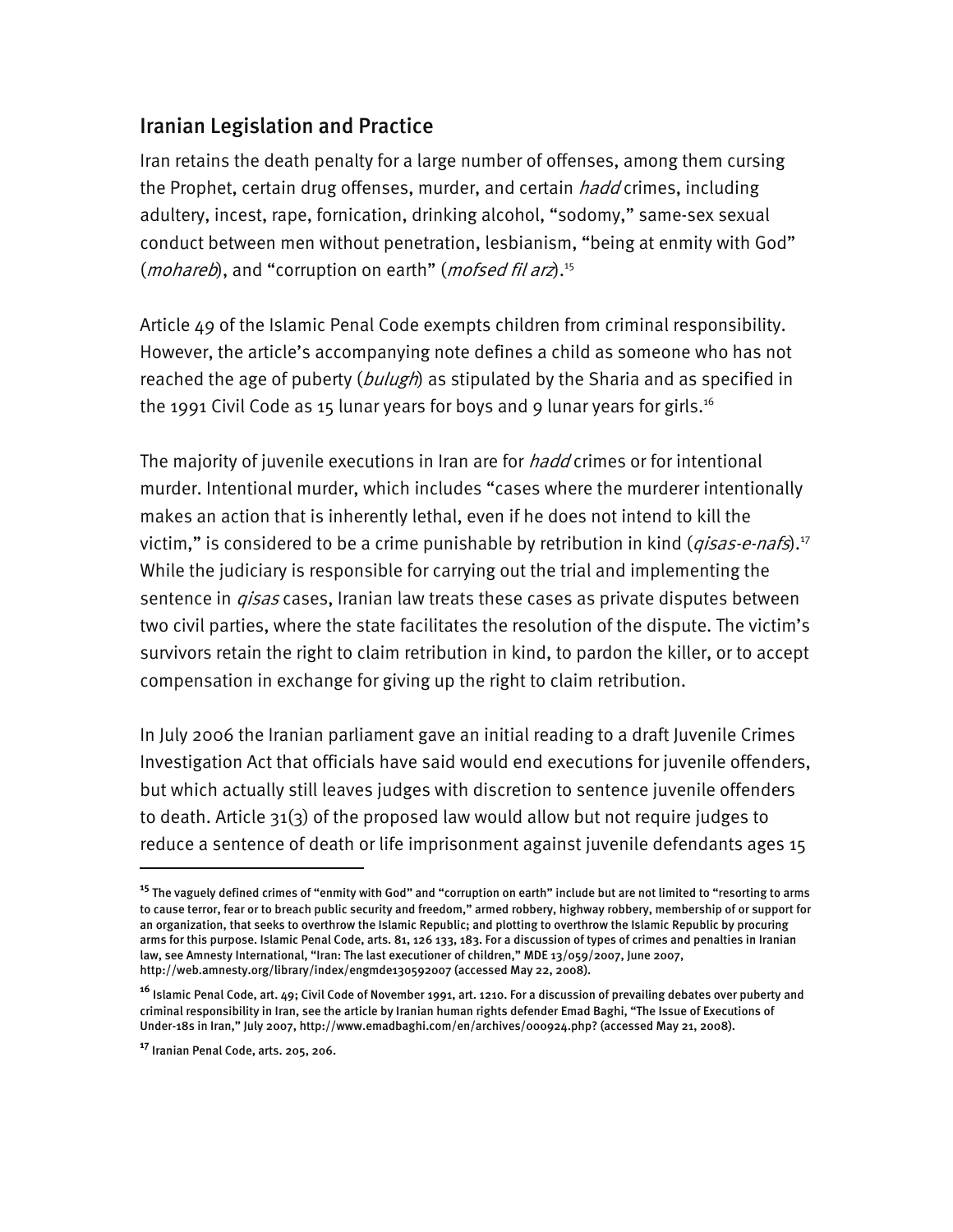to 18 to a term of imprisonment ranging from two to eight years in a juvenile correctional facility. In addition, article 33 of the proposed legislation makes clear that reduction of sentences in *qisas* and *hadd* crimes shall be applied only when the judge determines that "the complete mental maturity of the defendant is in doubt."

### *The Case of Seyyed Reza Hejazi*

On August 19, 2008 the Iranian authorities executed Seyyed Reza Hejazi at Isfahan Central Prison for his role in a murder committed in 2003, when he was 15, and thus an adult under Iranian but not international law.<sup>18</sup> The authorities did not notify Hejazi's lawyer 48 hours prior to the execution, as required by Iranian law. Instead, his lawyer only learned of the pending execution from a journalist the night before, who had heard that Hejazi would be executed at  $4$  am the following morning. Hejazi's lawyer immediately left Tehran for Isfahan, and arrived at the prison before the scheduled execution. However, prison authorities did not allow him to see his client, and he left the prison at 10 am after prison officials assured him that Hejazi's execution had been stayed. However, upon returning to Tehran the lawyer learned that authorities had executed Hejazi at 11 am.

Hejazi was tried as an adult by Branch 106 of the Isfahan General Court and sentenced to death on November 14, 2005, for his role in a death resulting from a September 2003 fight involving several people. According to his lawyer, Hejazi alleged that he was attempting to separate a group of his friends during a fight when one of them punched him in the face. Hejazi then took out a knife and stabbed the man in the chest, and the man later died in hospital. Hejazi repeatedly stated that he did not intend to kill the victim. Nevertheless the judge did not encourage the victim's family to pardon Hejazi or accept compensation for the killing, and Branch 28 of the National Supreme Court upheld the death sentence on June 6, 2006.

**<sup>18</sup>** Human Rights Watch telephone interview with Mohammad Mostafaei, lawyer, Tehran, August 21, 2008. See also Mohammad Mostafaei, "To Defend the Defenseless" (Defa az bidefa), http://mostafaei.blogfa.com/ (last accessed August 26, 2008); "Iran: Further Information on Fear of Execution," Amnesty International Urgent Action, AI Index: MDE 13/120/2008, August 19, 2008, http://www.amnesty.org/en/library/asset/MDE13/120/2008/en/03737b7d-6ea2-11dd-8e5e-43ea85d15a69/mde131202008en.html (accessed August 22, 2008); email communication from individual familiar with the case to Human Rights Watch, March 3, 2008 (name withheld).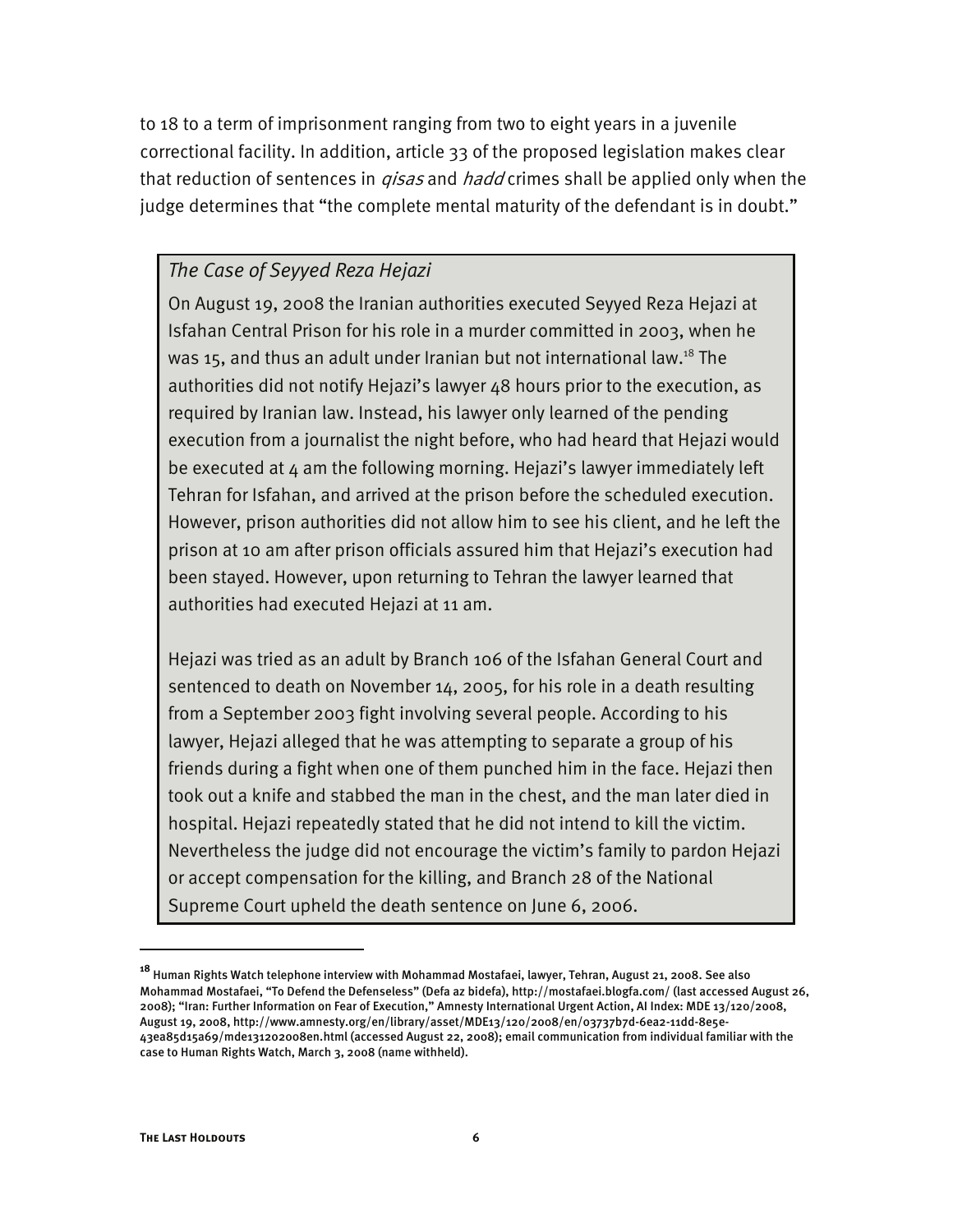# Saudi Arabian Legislation and Practice

I

The Saudi government does not publish an official interpretation of Sharia, a written penal code, or an interpretative text carrying the force of law of the precise definitions of acts that constitute criminal offenses.<sup>19</sup> As a result, judges have broad discretion in determining what acts are crimes and setting sentences, and courts impose the death penalty for a broad variety of offenses. Capital offenses include adultery, apostasy, "corruption on earth," drug trafficking, sabotage, (political) rebellion, and murder during armed robbery.Under interpretations of Sharia prevailing in Saudi Arabia, murder and manslaughter are considered to be primarily offenses against a private right (*qisas*). Thus, while courts often impose the death penalty for murder or manslaughter, in these *qisas* cases the deceased's family retains the right to insist on execution, accept monetary compensation, or issue a pardon. The court can also impose the death penalty as a discretionary punishment ( $ta'zir$ ) for any other actions it deems to be criminal.

Saudi Arabia has set but does not effectively enforce 12 years as the minimum age of criminal responsibility for boys. The minimum age of criminal responsibility does not apply in *qisas* cases, or in cases involving girls. In addition, Saudi Arabia has no law specifying when a child of either sex should be treated as an adult in criminal cases, and no law requiring judges to assess a child on his or her characteristics at the time of the offense nor at the time of trial, sentencing, or execution of sentence.

In practice, judges base determinations of majority (bulugh) in *qisas* cases on the defendant's physical characteristics. According to a 2002 Council of Senior Scholars decree, majority in *qisas* cases is obtained when any one of four conditions are met: for males or females, 1) attaining 15 years of age; 2) occurrence of wet dreams  $(al$ *ihtilam*); 3) appearance of pubic hair; or, in the case of girls,  $4$ ) upon menstruation.<sup>20</sup>

**<sup>19</sup>** For a detailed discussion of Saudi Arabia's criminal justice system, see Human Rights Watch, Precarious Justice: Arbitrary Detention and Unfair Trials in the Deficient Criminal Justice System of Saudi Arabia, vol. 20, no. 3(E), March 2008.

**<sup>20</sup>** According to Minister of Justice `Abd Allah bin Mohammad bin Ibrahim Al al-Shaikh, under Sharia an individual who has reached majority (bulugh) can be executed, provided he is of sound mind. Other officials told Human Rights Watch that executions could be carried out in *qisas* cases from age 15 if the victim's family demanded it, but not until age 18 in other capital offenses. Letter from Minister of Justice `Abd Allah bin Mohammad bin Ibrahim Al al-Shaikh to Human Rights Commission President Turki al-Sudairy, regarding Human Rights Watch's request for clarification on *qisas* cases involving persons under age 18, March 12, 2008; and Council of Senior Scholars Decree 209 of January 23, 2002 (9/11/1422), regarding specifying an age of majority (*bulugh*). Human Rights Watch interviews with Dr. Eisa AbdulAziz al-Shamekh, Human Rights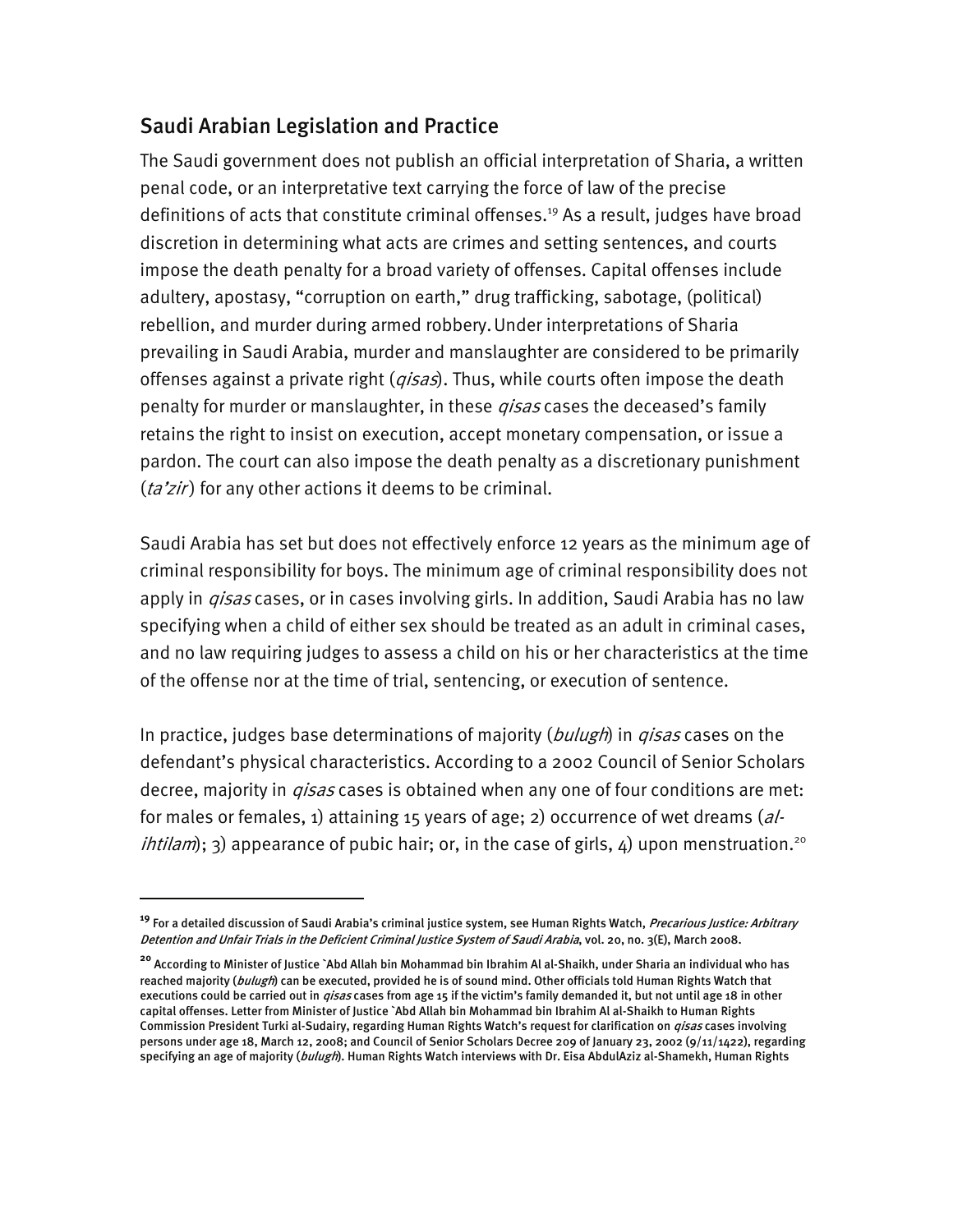*The Case of Mu`id bin Husayn bin Abu al-Qasim bin `Ali Hakami*  Mu`id bin Husayn bin Abu al-Qasim bin `Ali Hakami was executed on July 10, 2007, for a murder he allegedly committed three years earlier, when he was 13 years old.<sup>21</sup> According to Hakami's father, the authorities violated Saudi Arabian laws governing investigation, trial, and execution: authorities prevented him from attending his son's interrogation, which was held at a police station and not a juvenile detention center, did not allow him to attend the trial, did not inform him of the execution until days later, and have not returned his son's body.<sup>22</sup> As of this writing the Board of Grievances had twice postponed hearing the complaint brought by the family against the Ministry of Interior's Department of Public Security.<sup>23</sup>

Unlike Iran, Saudi Arabia has only a handful of lawyers specializing in criminal defense cases, and much less is known about the number of persons sentenced to death for crimes committed while children.<sup>24</sup> Investigations conducted by Saudi Arabian journalists suggest that a significant number of children have been or are at risk of being sentenced to death. For example, an October 2006 investigation of the Jeddah Social Observation Home by *Arab News* that included interviews with the director and detainees reported that 40 of the 220 detainees were boys under age 16 charged with murder.<sup>25</sup> In November 2005 alarabiya.net, the online arm of Saudi Arabia's al-`Arabiya satellite news station, reported that Saudi Arabia's Ministry of

Commission board member, Riyadh, March 9, 2008, and Dr. `Abd al-Rahman al-Sabih, National Commission for Childhood, March 11, 2008.

**<sup>21</sup>** See "The Qisas Execution of a Perpetrator for Killing a Boy after Trying to Rape Him" (al-Qatl Qisasan li Janin Hawal Fi`l al-Fahisha fi Sabi wa Qatalahu) *al-Bilad newspaper* (Jiddah), July 11, 2007, http://www.albilad-

daily.com/files/the\_newspaper/11-7-2007/local/main.html (accessed February 7, 2008). Under the shorter lunar calendar used in Saudi Arabia, Hakami would have just turned 14 years old at the time of the killing, and 16 at the time of his execution.

<sup>&</sup>lt;sup>22</sup> Samir Al-Saadi, "Father Seeks Justice for Son's 'Wrongful' Execution in Jizan," Arab News, January 30, 2008, http://www.arabnews.com/?page=1&section=0&article=106240&d=30&m=1&y=2008 (accessed February 7, 2008).

<sup>&</sup>lt;sup>23</sup> Samir Al-Saadi, "Government Rep. Fails to Show Up for Hakami Case," *Arab News*, February 4, 2008, http://www.arabnews.com/?page=1&section=0&article=106448&d=4&m=2&y=2008 (accessed February 7, 2008); Samir Al-Saadi, "al-Hakami Case Hearing Put Off," Arab News, April 26, 2008,

http://www.arabnews.com/?page=1&section=0&article=109327&d=26&m=4&y=2008 (accessed May 26, 2008).

**<sup>24</sup>** At this writing, Human Rights Watch is aware of at least 13 cases where individuals have been sentenced to death for crimes committed while children. For a detailed discussion of Saudi Arabia's juvenile justice system, including the juvenile death penalty, see Human Rights Watch, Adults Before Their Time: Children in Saudi Arabia's Criminal Justice System, vol. 20, no. 4(E), March 2008, http://www.hrw.org/reports/2008/saudicrd0308/.

**<sup>25</sup>** Saeed Al-Abyad, "Helping Troubled Kids Integrate," Arab News, October 11, 2006, http://www.arabnews.com/?page=1&section=0&article=88005&d=11&m=10&y=2006 (accessed May 22, 2008).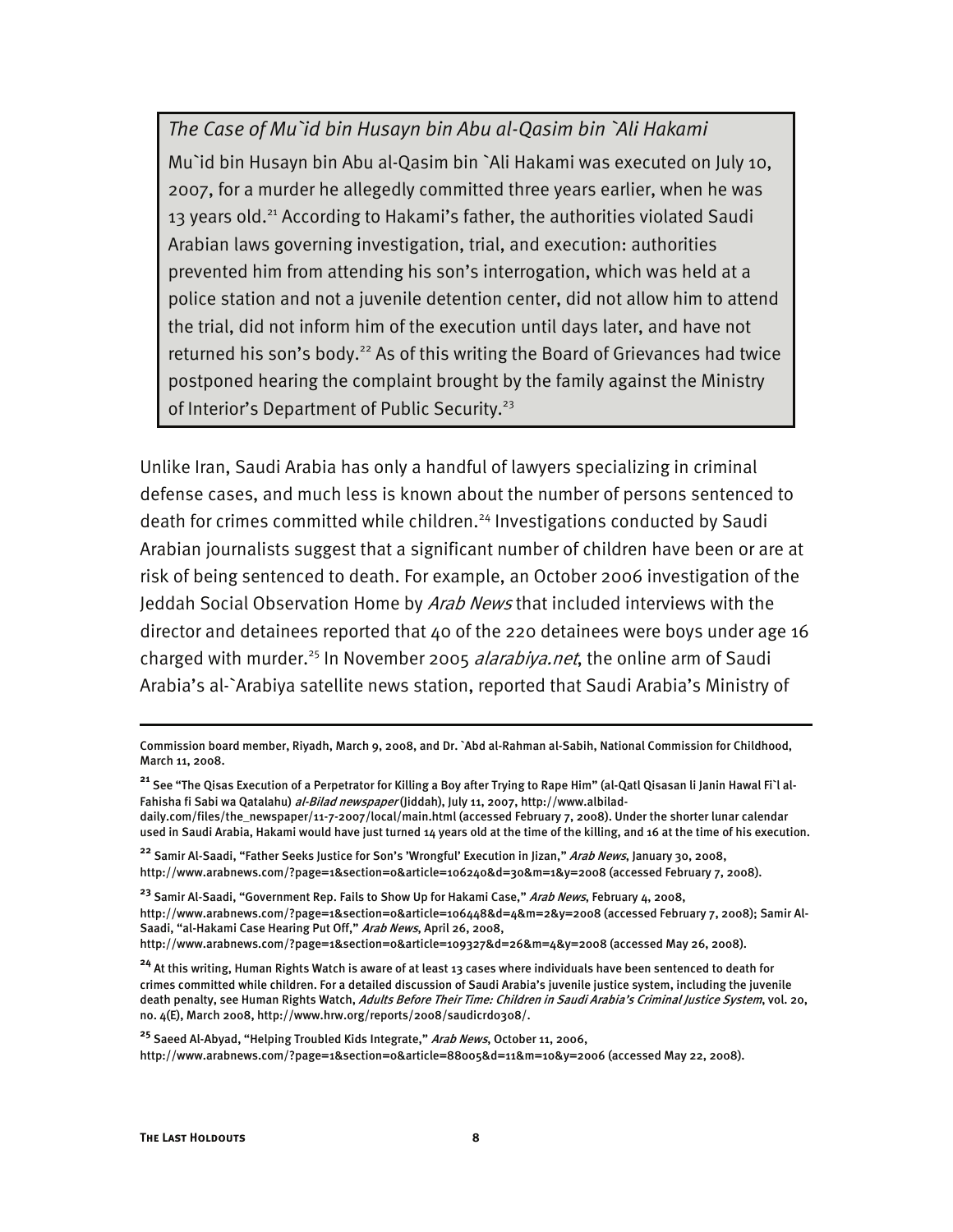Social Affairs held 126 children in juvenile detention centers "for committing murder."26

**<sup>26</sup>** Hanan al-Zayr, "Dispute over the 'Age [according to] Sharia for the Qisas Punishment: 126 'Children' in Saudi Arabia Await 'the Sword'" (Jadal hawal 'al-sinal-shara`I' lihad al-qisas: 126 'tiflan' fi al-sa`udiya yantathirun 'al-siyaf'), al-Arabiya.com, November 9, 2005 (7/10/1426). The same investigation noted that "generally children sentenced to *qisas* punishment for committing murder … remain in the home [a juvenile detention center for boys known as a social observation home] until age 18, which is the age specified for implementing the punishment on the murderer if [the murderer] was a male juvenile, while a female is placed in the girls' institution until age 21 and sometimes until age 25 if she had not matured by then, and then the qisas punishment is implemented."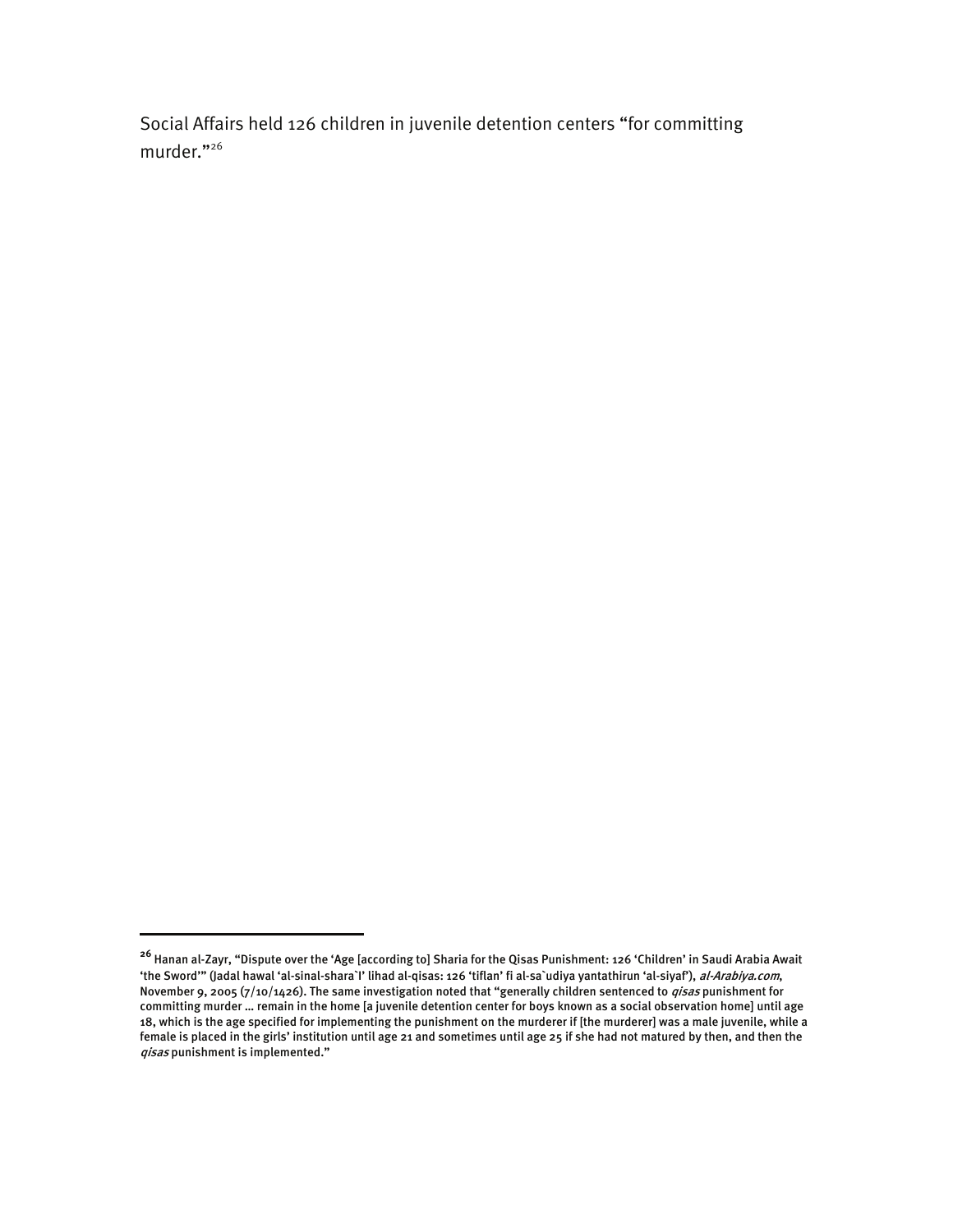# **Sudan and Pakistan: Legal Loopholes**

Sudan and Pakistan are states parties to the Convention on the Rights of the Child; Sudan is also a state party to the International Covenant on Civil and Political Rights and the African Charter on Human and Peoples' Rights, and Pakistan has signed but not yet ratified the covenant.<sup>27</sup>

Sudan's 2004 Child Law sets reduced sentences for children age 15 to 18 who commit capital offenses. However, this law is not consistent with Sudan's 2005 Interim Constitution, which allows for the death penalty against persons under age 18 in *qisas* and *hadd* cases, nor with provisions of the 1991 Penal Code, which allows judges to try as adults children over age 15 who show signs of puberty.

In July 2000 Pakistan issued a Juvenile Justice System Ordinance banning the death penalty for crimes committed by persons under 18, but the ordinance requires juvenile courts and other mechanisms not provided for by law in all parts of Pakistan, leaving juvenile offenders at risk of trial as adults in capital cases.

Children's ability to benefit from the Sudanese and Pakistani legislation is further limited by low rates of birth registration—64 percent for Sudan and 29.5 percent for Pakistan—which make it difficult for juvenile offenders to prove their age at the time of the crime.<sup>28</sup>

**<sup>27</sup>** Sudan acceded to the International Covenant on Civil and Political Rights on March 18, 1986, and ratified the Convention on the Rights of the Child on August 3, 1990. Pakistan ratified the Convention on the Rights of the Child on November 12, 1990 and signed the International Covenant on Civil and Political Rights on April 17, 2008.

**<sup>28</sup>** The Sudan rate is for the period from 1999 to 2006, and is the percentage of children less than five years of age that were registered at the moment of the Multiple Indicator Cluster Survey . However, the reliability of MICS surveys in Sudan is disputed, and according to at least one estimate birth registration may be closer to 47 percent. See UNICEF, Sudan Statistics, http://www.unicef.org/infobycountry/sudan\_statistics.html (accessed August 11, 2008); New Sudan Centre for Statistics and Evaluation in association with UNICEF, "Towards a Baseline: Best Estimates of Social Indicators for Southern Sudan," May 2004,

http://www.unsudanig.org/docs/Towards%20A%20Baseline%20Best%20Estimates%20of%20Social%20Indicators%20for% 20Southern%20Sudan,%202004,%20NSCSE,%20UNICEF.pdf (accessed September 4, 2008). The Pakistan rate is the result of a survey conducted by Plan International in collaboration with Provincial Governments, in conjunction with a 2005-2007 government project to improve birth registration. Government of Pakistan, Third and Fourth Consolidated Report to the Committee on the Rights of the Child, undated,

http://www2.ohchr.org/english/bodies/crc/docs/AdvanceVersions/CRC.C.PAK.4.pdf (accessed August 12, 2008), para. 159.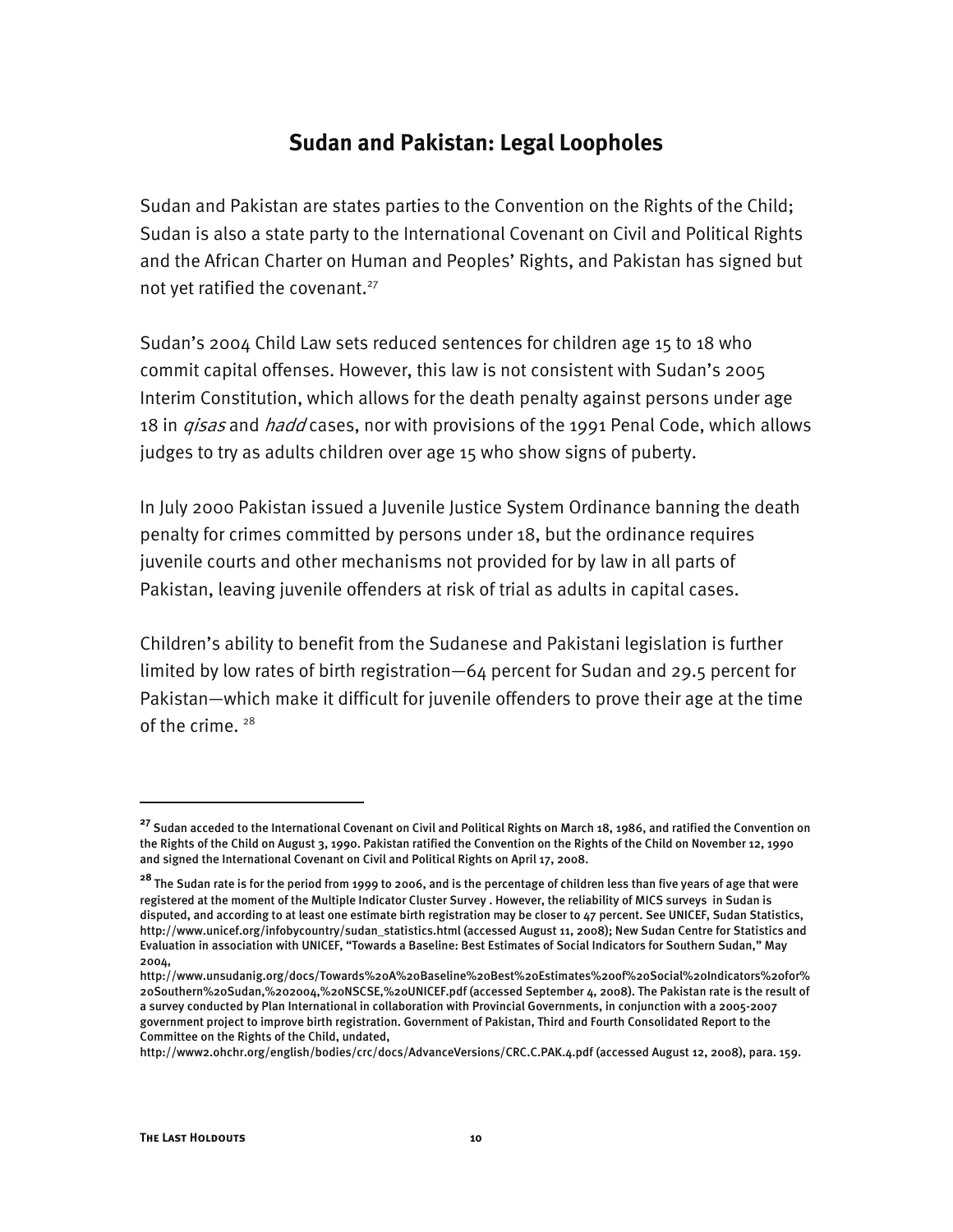## Sudanese Legislation and Practice

Under the 2005 Interim National Constitution, applicable in all parts of the country, Sudan retains the death penalty for *hadd, gisas*, and "extremely serious" crimes, although it excludes persons under 18 or over 70 years of age from execution in cases other than *hadd* and *qisas*.<sup>29</sup> Under the 1991 Penal Code, applicable in all parts of Sudan, *hadd* crimes punishable by execution include waging war against the state, espionage, apostasy, adultery, sodomy, running a place of prostitution, and armed robbery resulting in death or rape.<sup>30</sup> Intentional murder is a *gisas* offense punishable by execution, and includes killings resulting from an intentional act that was likely to result in death.<sup>31</sup>

The 2004 Child Law applicable in all parts of Sudan states that as a matter of principle courts should not sentence children to death, and sets a maximum sentence of ten years' detention in a juvenile reformatory for capital offenses committed by persons age 15 to 18.<sup>32</sup> However, the Child Law also specifies that a child is someone under age 18, "unless the applicable law stipulates that the child has reached maturity."<sup>33</sup> This raises the possibility that a person under 18 could still be sentenced to death under the 1991 Penal Code. Article 9 of the Penal Code links criminal responsibility to attaining puberty, and article 3 defines an adult as "a person whose puberty has been established by definite natural features and who has completed 15 years of age … [or] attained 18 years of age … even if the features of puberty do not appear."34 The 2004 Child Law also lacks clarity on when children over 15 can benefit from the specialized courts and other juvenile justice protections created under the 2004 Child Law, and in practice few juvenile courts exist.<sup>35</sup>

**<sup>29</sup>** The Constitution also delays for two years the execution of females who are pregnant or lactating. Interim National Constitution of the Republic of Sudan, Republic of Sudan Gazette, Special Supplement no. 1722, July 10, 2005, arts. 3, 36.

**<sup>30</sup>** Penal Code of Sudan, arts. 51, 53, 126, 130, 146, 148, 168.

**<sup>31</sup>** Penal Code of Sudan, arts. 27, 28, 130.

**<sup>32</sup>** Child Law of 2004, arts. 61(d), 68(1)(a).

**<sup>33</sup>** Child Law of 2004, art. 4.

**<sup>34</sup>** Penal Code of Sudan, arts. 3, 8, 9.

**<sup>35</sup>** Article 55 gives juvenile courts jurisdiction over cases involving juvenile offenders (al-atfal al-janihun, defined in the law as children over seven years and under 15 years at the time of the crime) and cases of children at risk of committing crimes or who are victims of violations, which would seem to exclude children over age 15. However, article 58 requires criminal courts to transfer children's cases to the juvenile court and permits the juvenile court to take appropriate measures. In cases of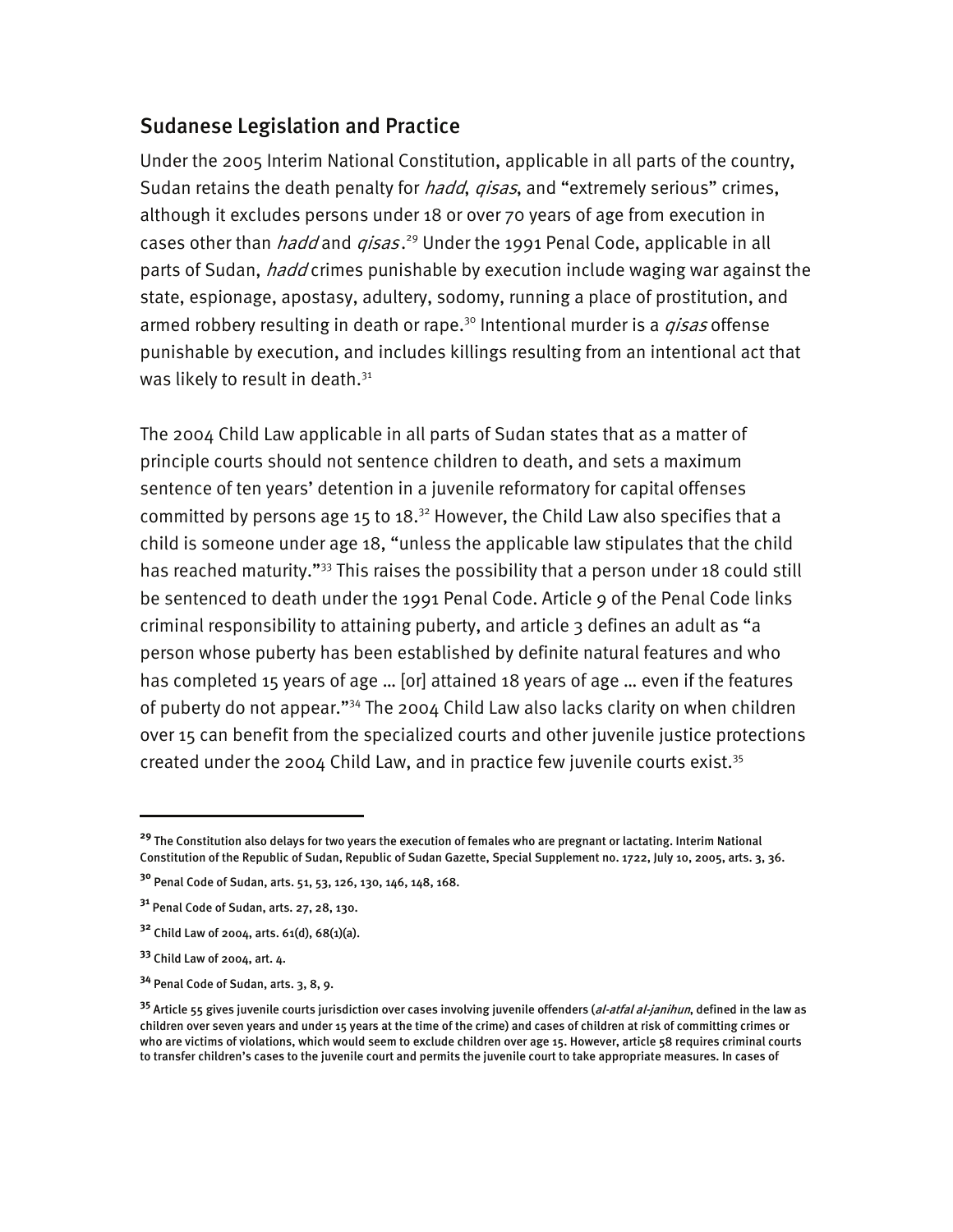The 2005 Interim Constitution of Southern Sudan banned the death penalty for persons under 18 without resolving the contradiction with the juvenile death penalty provision in the Interim National Constitution.<sup>36</sup> The Southern Sudan Legislative Assembly has yet to finalize a draft Child Code that would ban the juvenile death penalty.37

Since 1990, Sudan is known to have executed two juvenile offenders, Mohammed Jamal Gesmallah and Imad Ali Abdullah, on August 31, 2005.<sup>38</sup> However, Human Rights Watch is aware of at least 6 other cases of persons sentenced to death who are believed to have been under 18 at the time of the alleged offense.<sup>39</sup>

#### *The Case of Kamal Hassan `Abd al-Rahman*

Kamal Hassan `Abd al-Rahman is currently on death row, awaiting the outcome of an appeal to the Constitutional Court challenging the constitutionality of the death sentence issued against him for a crime committed when he was 15 years old.**<sup>40</sup>**

The Port Sudan Criminal Court sentenced `Abd al-Rahman to death for a murder committed on March 11, 2004, when he was about 15 years old.**<sup>41</sup>** According to his lawyer, the Port Sudan Criminal Court rejected the defense's argument at the initial hearing on June 22, 2004 that `Abd al-Rahman was 15 years old and should be transferred to a juvenile court, as required by

**<sup>37</sup>** Draft Children's Bill for Southern Sudan, 2005, art. 18(a). Copy on file with Human Rights Watch.

**<sup>38</sup>** See "Sudan: Detainees Suffer Arbitrary Arrest, Execution: Sudanese Government Should Commute Death Sentences, Grant Fair Trials," Human Rights Watch news release, September 7, 2005, http://hrw.org/english/docs/2005/09/07/sudan11693.htm.

**<sup>39</sup>** These include Mohamed Adam Zarieba, age 16 when sentenced to death on July 31, 2008; Al-Tayeb Abdel Aziz Ishaq, age 16 when sentenced to death on November 10, 2007; Abdelrhman Zakaria Mohamed and Ahmed Abdullah Suleiman, each age 16 when sentenced to death in May 2007; Kamal Hassan Abd al-Rahman, sentenced to death for a crime committed on March 11, 2004, when he was 15; and Nagmeldin Abdallah, age 15 when sentenced to death in May 2003.

**<sup>40</sup>** Human Rights Watch telephone interview with Ali Agab, Legal Aid Officer, Khartoum Center for Human Rights and Environmental Development, Khartoum, August 25, 2008.

**<sup>41</sup>** Appeal to the Constitutional Court in the Case of Kamal Hassan`Abd al-Rahman, Supreme Court Case 56/executions/2007.

children over 15 at the time of the offense, these measures are limited to placement in a juvenile detention facility. Child Law of 2004, arts. 4, 55, 58, 68.

**<sup>36</sup>** Schedule F of the Interim Constitution calls for conflicts to be resolved taking into account the sovereignty of the nation while accommodating the autonomy of Southern Sudan, the need for norms or standards, the principle of solidarity, and the need to human rights and fundamental freedoms. Interim Constitution of Southern Sudan, art. 25(2), Schedule F.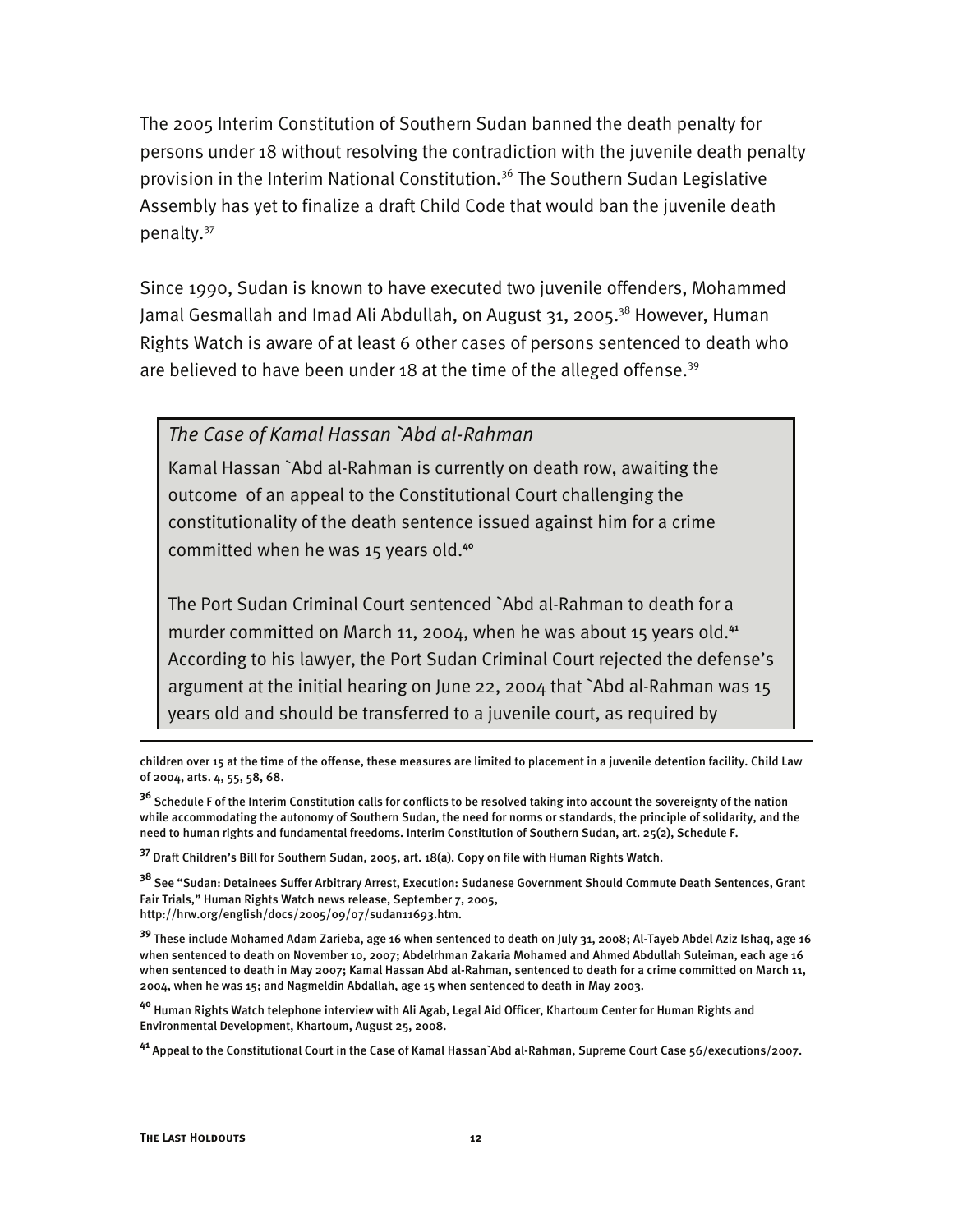Sudanese law. Instead, the court determined that the boy was an adult based on a doctor's written testimony that the boy showed signs of puberty.

On August 5, 2006, the High Court returned the case to the Port Sudan Criminal Court with instructions that it order a forensic age determination. A September 2006 age determination that found `Abd al-Rahman to be between 18 and 20 years old at the time of the determination. As such, he would have been under 18 at the time of the crime and should have been tried as a juvenile and benefited from a reduced sentence, a factor that the court does not appear to have taken into account. The defense also submitted testimony that neither of the age determinations used by the court were forensic examinations, as the first was based on puberty and the second was performed by a dentist and not a forensic panel. However, the judge rejected the defense argument, saying that age determination did not require special expertise.

# Pakistani Legislation and Practice

Pakistan retains the death penalty for 26 offenses, including murder, which is considered a *qisas* offense, and blasphemy, arms trading, drug trafficking, armed robbery, stripping a woman of her clothes in public, extramarital sex, and rape.<sup>42</sup> The Juvenile Justice System Ordinance of 2000 bans the death penalty for crimes committed by persons under 18 at the time of the offense, and requires juvenile courts to order a medical examination when a defendant's age is in doubt.<sup>43</sup> The ordinance was extended to apply to Azad Jammu and Kashmir in 2003, and to the Provincially Administered Tribal Areas and the Federally Administered Tribal Areas in late 2004.<sup>44</sup> However, implementation remains very limited because many parts of

-

**<sup>42</sup>** For a detailed discussion of the death penalty in Pakistan, see Human Rights Watch Letter to Pakistan's Prime Minister to Abolish the Death Penalty, June 17, 2008, http://hrw.org/english/docs/2008/06/16/pakist19141.htm; and FIDH and Human Rights Commission of Pakistan, "Slow march to the gallows: Death Penalty in Pakistan," no. 464/2, January 2007, http://www.fidh.org/IMG/pdf/Pakistan464angconjointpdm.pdf (accessed May 22, 2008).

**<sup>43</sup>** Juvenile Justice System Ordinance, arts. 2(b), 7, 12.

**<sup>44</sup>** For a detailed discussion of the Juvenile Justice System Ordinance, see Amnesty International, "Pakistan: Protection of juveniles in the criminal justice system remains inadequate," ASA 33/021/2005, October 1, 2005, http://www.amnesty.org/en/library/asset/ASA33/021/2005/en/dom-ASA330212005en.html (accessed May 25, 2008).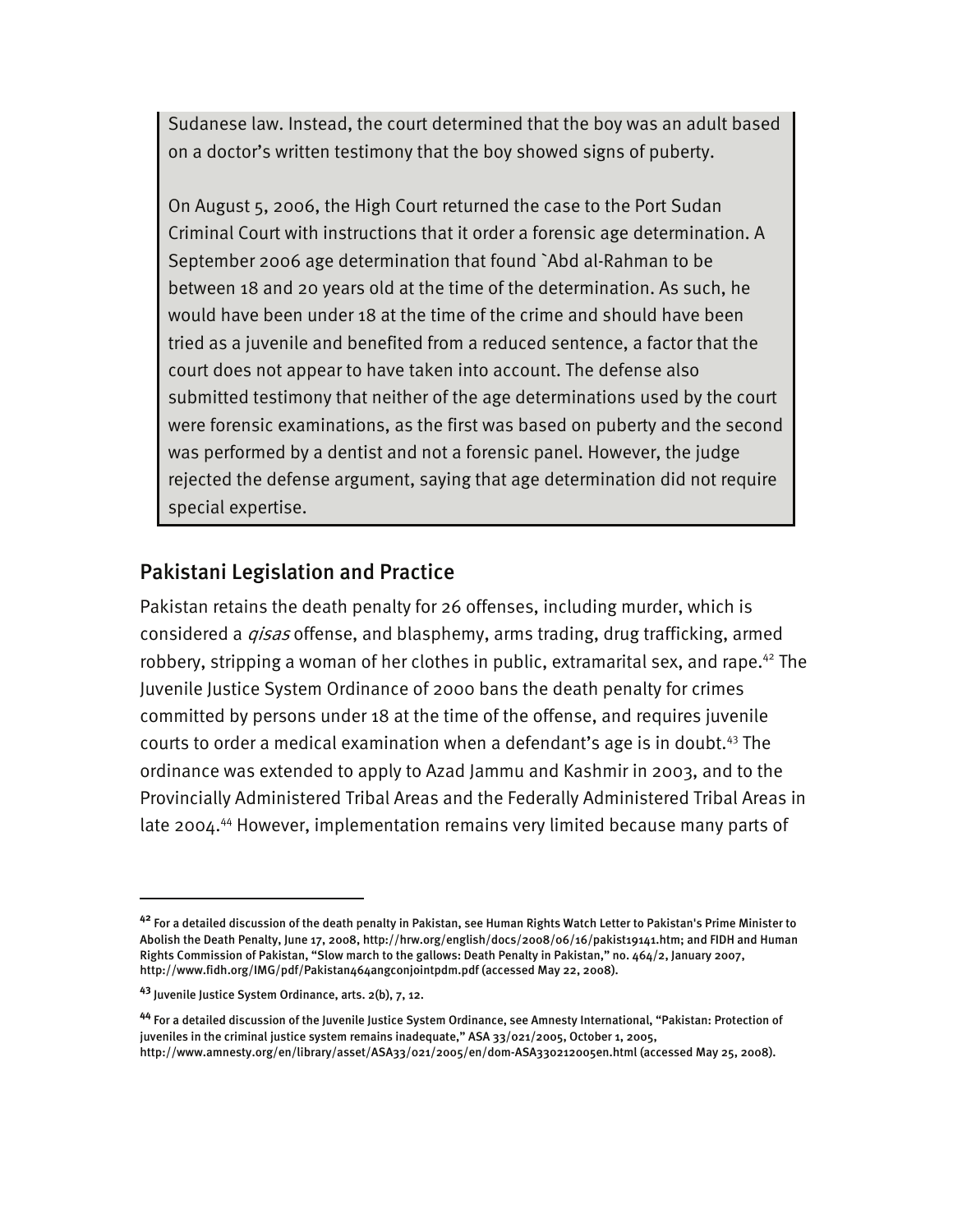the country lack the courts and other structures called for in the law.<sup>45</sup> In its 2007 annual report, the Human Rights Commission of Pakistan reported that the ordinance "remained un-implemented in most of the country," noting that Sindh still lacked a juvenile court and the government had given no directives for implementing the ordinance in the Federally Administered Tribal Areas.<sup>46</sup> Pakistan's Supreme Court sometimes rejected death penalty appeals by juvenile offenders when their age was not recorded at the time of the original trial.<sup>47</sup>

A 2001 Presidential Commutation Order commuted death sentences against juvenile offenders issued prior to December 17, 2001 to life imprisonment, but the order excluded juvenile offenders sentenced for *gisas* or *hadd* crimes.<sup>48</sup>

Pakistan is known to have executed at least one juvenile offender since 2005, Mutabar Khan, executed on June 13, 2006. According to a 2007 joint study by FIDH and the Human Rights Commission of Pakistan, as of March 2006, authorities of Mach Central Jail acknowledged holding two juvenile offenders sentenced to death, one a 14-year-old and one who had been found to be 17 at the time of the offense.<sup>49</sup>

**<sup>45</sup>** In addition, in 2004 the Lahore High Court revoked the ordinance, although a February 2005 Supreme Court ruling reinstated it pending a final ruling. The Supreme Court has taken no further action on the case.

**<sup>46</sup>** Human Rights Commission of Pakistan, State of Human Rights in 2007, pp. 167-168, http://hrcp-web.org/5- 2%20children.pdf (accessed May 25, 2008).

**<sup>47</sup>** See for example,"Peshawar: Death sentence to juvenile offender upheld," Dawn Newspaper, Karachi, August 24, 2003, http://www.dawn.com/2003/08/25/local33.htm (accessed May 25, 2008), and the Supreme Court ruling in the case of Rehmatullah alias Raja vs. Home Secretary, Punjab, Lahore, petition no. 1480 of 2004, decided on June, 28, 2004, reproduced in Supreme Court Monthly Review (SCMR) 1861, vol. XXXVII (2004).

**<sup>48</sup>** Presidential Commutation Decree, Official Gazette of Pakistan, December 13, 2001, art. 1(a), as reproduced in Supreme Court Monthly Review (SCMR) 1861, vol. XXXVII (2004). Under Pakistani law life imprisonment is for a minimum period of 15 years and a maximum period of 25 years.

**<sup>49</sup>** The same study also noted that in June 2006, 40 children were reportedly lingering in Sargodha District Jail death cells, but did not provide additional information. FIDH and Human Rights Commission of Pakistan, "Slow march to the gallows," p. 38.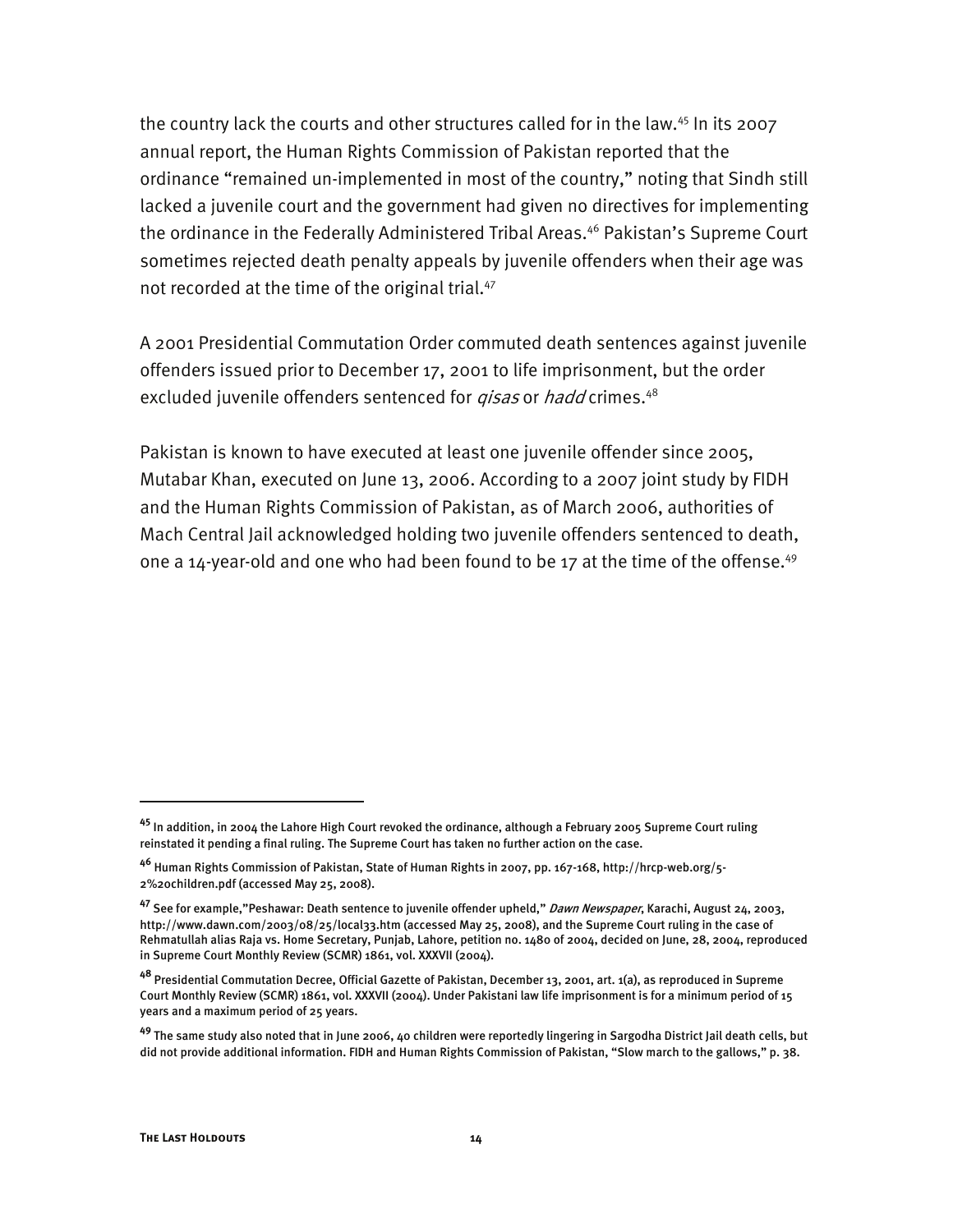## *The Case of Mutaber Khan*

I

Pakistani authorities hanged Mutabar Khan in Peshawar Central Prison on June 13, 2006.<sup>50</sup> A trial court in Swabi had sentenced him to death on October 6, 1998 for the April 1996 murder of five people. During his appeal he provided the court with a school-leaving certificate to support his claim that he was 16 at the time of the killings, and argued that authorities knew he was a juvenile because they held him in the juvenile wing of the Peshawar Central Prison for two years. The Peshawar High Court and the Supreme Court both rejected his appeal, on the grounds that the 2001 Presidential Commutation Order did not apply because his age had not been recorded at trial.

**<sup>50</sup>** See FIDH and Human Rights Commission of Pakistan, "Slow march to the gallows," and "Condemned Prisoner Executed," Dawn Newspaper, Karachi, June 14, 2005, http://www.dawn.com/2006/06/14/nat16.htm.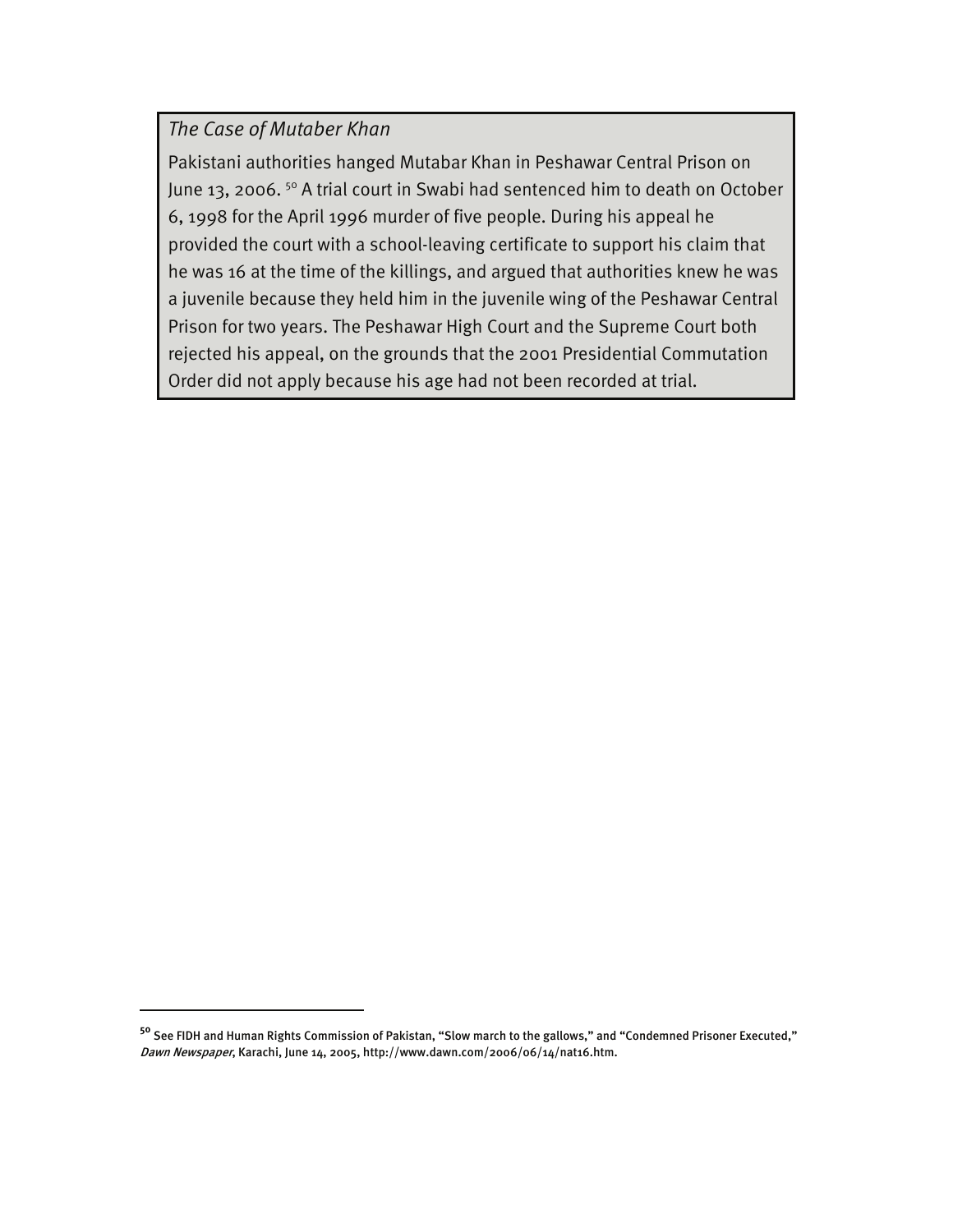## **Yemen: Barriers to Implementation**

Yemen is a state party to the Convention on the Rights of the Child and the International Covenant on Civil and Political Rights. 51 Yemen's Penal Code provides reduced sentences for crimes committed by persons under 18, including capital offenses. Yemen's very low birth registration rate makes it difficult for many juvenile offenders to prove their age at the time of the offense, and in these situations courts sometimes sentence to death persons under age 18 at the time of the crime.**<sup>52</sup>** In February 2007, Yemen executed Adil Muhammad Saif al-Ma'amari for a crime allegedly committed when he was 16. At least 18 other juvenile offenders are believed to be on death row.53

## Yemeni Legislation and Practice

Yemen retains the death penalty for a wide variety of offenses, among them murder of a Muslim, arson or explosion, endangering transport and communications, apostasy, robbery, prostitution, adultery, and homosexuality.<sup>54</sup> In 1994 Yemen amended its Penal Code to require reduced sentences for crimes committed by persons under 18, including a maximum penalty of ten years' imprisonment for those who commit capital offenses.<sup>55</sup> However, Yemen lacks adequate mechanisms for

**<sup>54</sup>** Yemeni Penal Code, arts. 124, 141, 226, 227, 228, 234, 249, 259, 263, 264, 280, 306.

-

**<sup>51</sup>** Yemen ratified the Convention on the Rights of the Child on May 1, 1991, and acceded to the International Covenant on Civil and Political Rights on February 9, 1987.

**<sup>52</sup>** UNICEF's 2006 Multiple Indicator Cluster Survey in Yemen found only 22 percent of births of children under age five were registered. UNICEF, Multiple Indicator Cluster Survey: Monitoring the Situation of Children and women, Yemen 2006, Key Findings, (Draft), on file with Human Rights Watch.

**<sup>53</sup>** UNICEF Yemen say they have been informed by the Ministry of the Interior (Prison Authority) that "no children under 18" were currently on death row. However, according to Penal Reform International, officials in Yemen's judiciary stated publicly in 2007 that there were 18 juveniles on death row, although nongovernmental organizations believe this number does not include some cases of children wrongly identified as adults. Nor would it include persons who are now adults but who were under 18 at the time of the crime. A Ministry of Interior official confirmed to Human Rights Watch that at least one juvenile offender, Walid Haykel, is currently on death row in Sana`a prison for a crime he committed at age 15. Email communication to Human Rights Watch from Judith Léveillée, chief child protection, HIV and AIDS, UNICEF Yemen, September 1, 2008; and Human Rights Watch telephone interviews with Tahar Boumedra, Middle East and North Africa regional director, Penal Reform International, Amman, August 19, 2008, and Mohammad al-Wadiee, director of the Juvenile Directorate, Prison Authority, Ministry of Interior, Sana`a, September 3, 2008.

**<sup>55</sup>** Yemeni Penal Code, art. 31.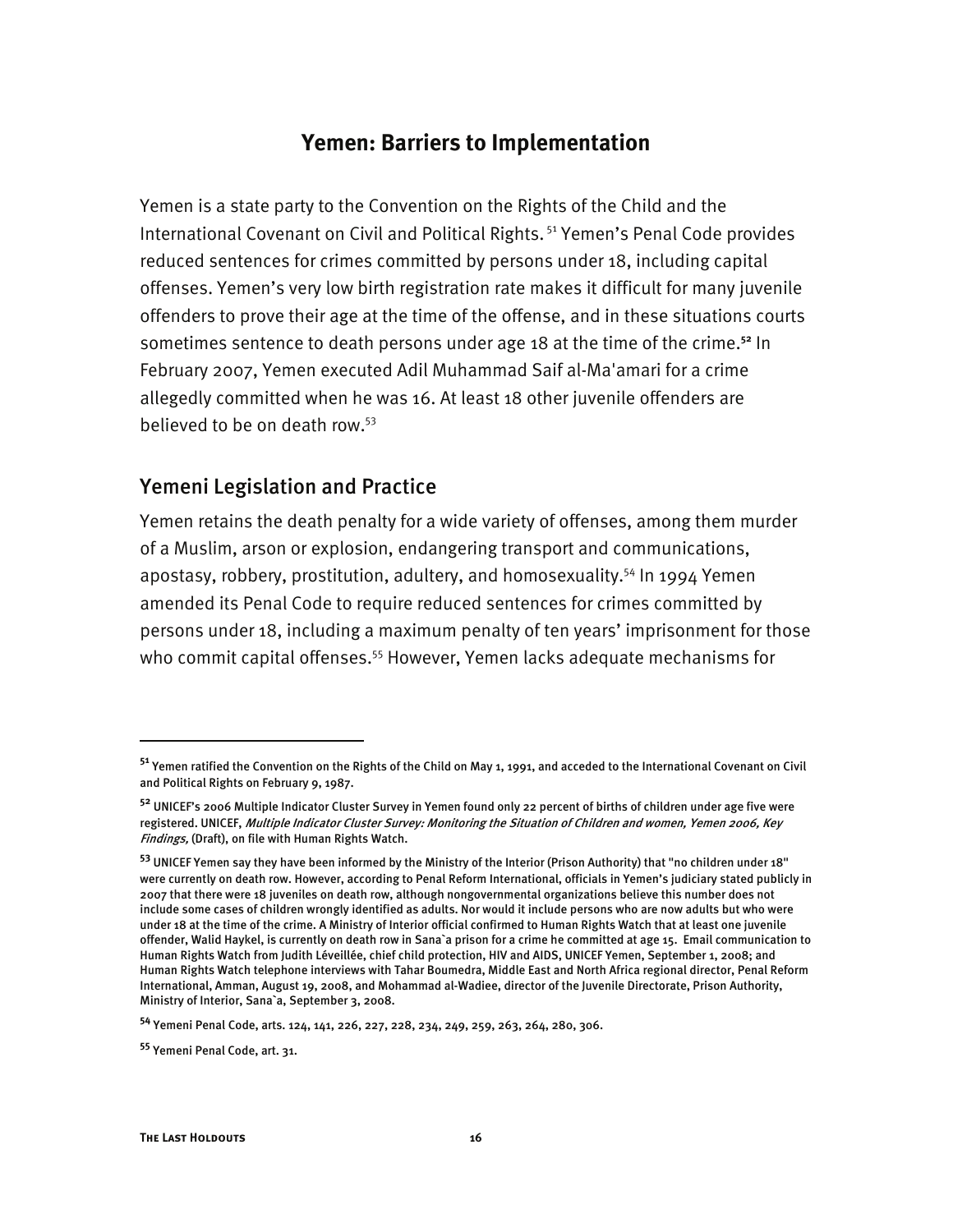determining ages of defendants who lack birth certificates, including adequate forensic facilities with staff trained in conducting age determinations.**<sup>56</sup>**

## *The Case of Adil Muhammad Saif al-Ma'amari*

Since 1993, Yemen is only known to have executed one juvenile offender, Adil Muhammad Saif al-Ma'amari, in February 2007. A court in Rawna sentenced al-Ma'amari to death on October 19, 2002 for the murder of a relative in an argument when he was 16.<sup>57</sup> Al-Ma'amari alleged that police tortured him until he confessed to the murder, and told the court that he was under 18 at the time of the murder. Although the judge ordered a medical examination that resulted in an October 10, 2001 finding that he was under age 17, the court nevertheless imposed a death sentence. Al-Ma'amari had no legal assistance during the trial.

The Taiz Court of Appeal rejected al-Ma'amari's appeal on May 23, 2005, and the Supreme Court upheld the lower court's sentence on February 27, 2006.

**<sup>56</sup>** Human Rights Watch telephone interview with Tahar Boumedra, Amman, August 19, 2008.

**<sup>57</sup>** See "Yemen: Death sentence/fear of imminent execution: Adil Muhammad Saif al-Ma'amari," Amnesty International Urgent Action, AI Index: MDE 31/003/2006; and "Yemen: Further information on death sentence/fear of imminent execution: Adil Muhammad Saif al-Ma'amari, Amnesty International Urgent Action, AI Index: MDE 31/018/2007, September 18, 2007, http://www.amnesty.org/en/library/asset/MDE31/018/2007/en/dom-MDE310182007en.html (accessed May 20, 2008).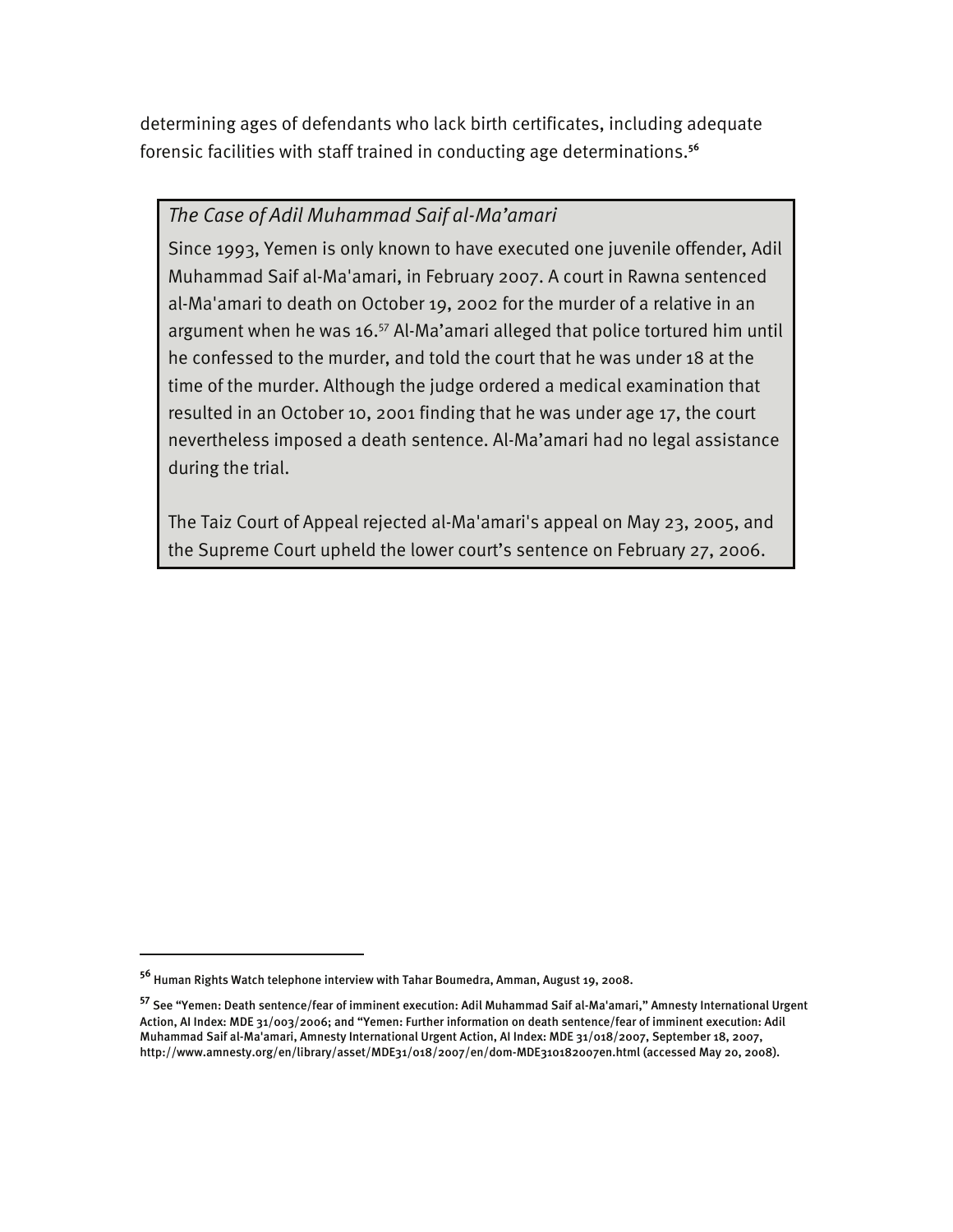# **Recommendations**

Meaningful action by a small handful of states to ban the juvenile death penalty in all its forms and to ensure the fundamental rights of children in conflict with the law would result in universal adherence with the well-established prohibition against the juvenile death penalty.

# *Governments in states that have yet to prohibit the juvenile death penalty for all crimes should*

- 1. Enact as a matter of urgency legislation banning the imposition of capital punishment or life without parole on persons who were under 18 at the time of the crime, without exceptions;
- 2. Immediately implement a moratorium on all executions of persons convicted of crimes committed before age 18, pending passage of legislation banning the juvenile death penalty;
- 3. Review all existing death sentences passed on persons who were under 18 at the time of the crime, and immediately commute those sentences to custodial or other sentences in conformity with international juvenile justice standards.

## *Governments in states that have banned the juvenile death penalty should*

- 1. Ensure that children in conflict with the law have prompt access to legal assistance, including assistance in proving their age at the time of an alleged offense, and require police, prosecution, and judicial authorities to record the ages of children who come before them;
- 2. Promote universal birth registration;
- 3. Ensure that judicial authorities understand and enforce the ban on the juvenile death penalty, including by providing judges and prosecutors with training on its application, and by ordering a review of all death sentences where there is doubt that the individual was over 18 at the time of the offense.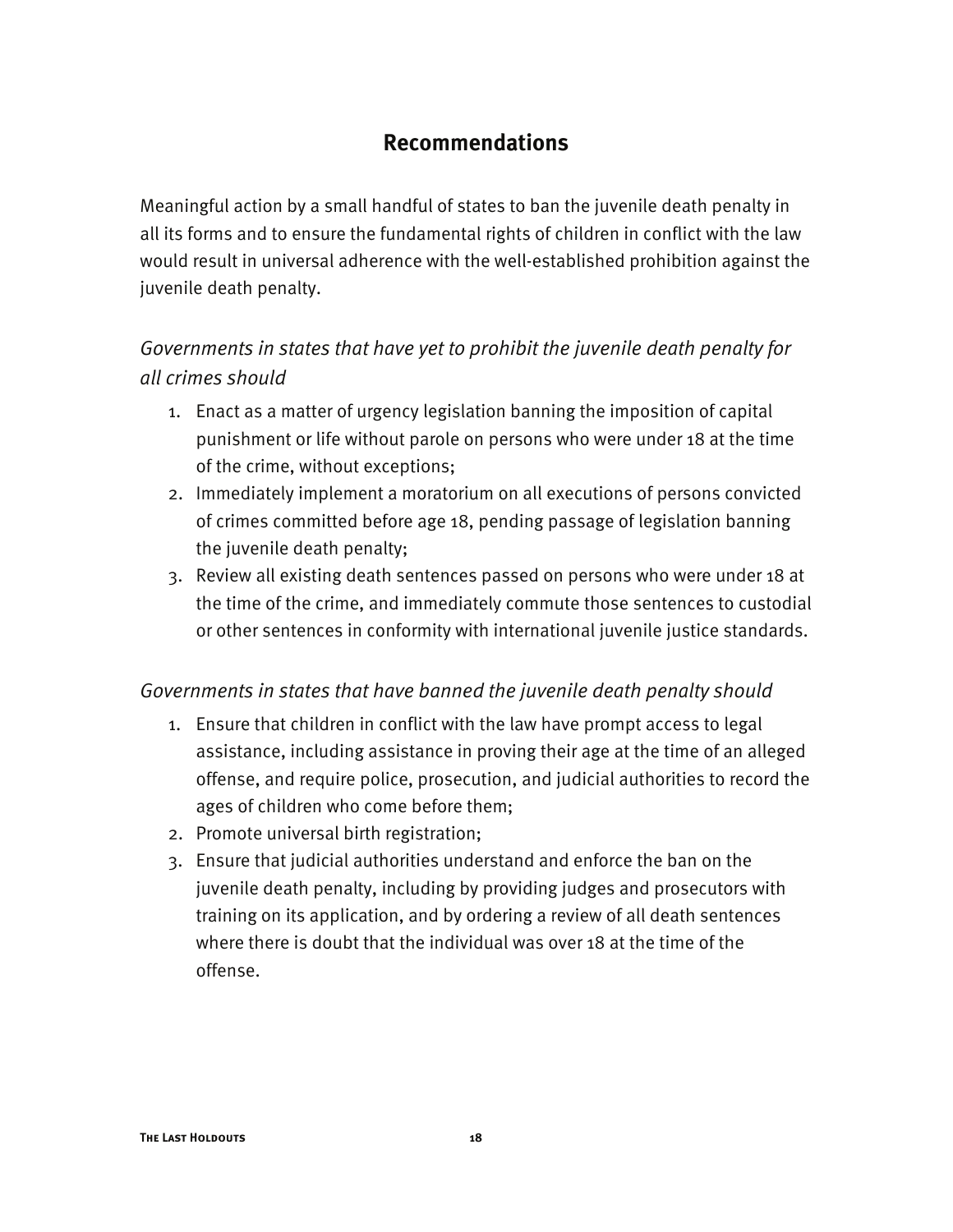## *The UN and its member states should*

- 1. Support the efforts of governments and civil society to ensure the fundamental rights of children in conflict with the law, including through technical and financial assistance.
- 2. Request the UN Secretary-General, with the assistance of the Office of the High Commissioner for Human Rights, to submit a report to the  $64<sup>th</sup>$  session of the General Assembly on compliance with the absolute ban on the juvenile death penalty, including information on
	- a) the number of juvenile offenders currently sentenced to death, and the number executed during the last 5 years;
	- b) rates of birth registration;
	- c) states' implementation of relevant domestic legislation, including mechanisms ensuring juvenile offenders have legal assistance at all stages of investigation and trial;
	- d) any other obstacles to full implementation of the ban on the juvenile death penalty.
- 3. Provide the Secretary-General with information on legislation and practice relating to the use of the death penalty against juvenile offenders.